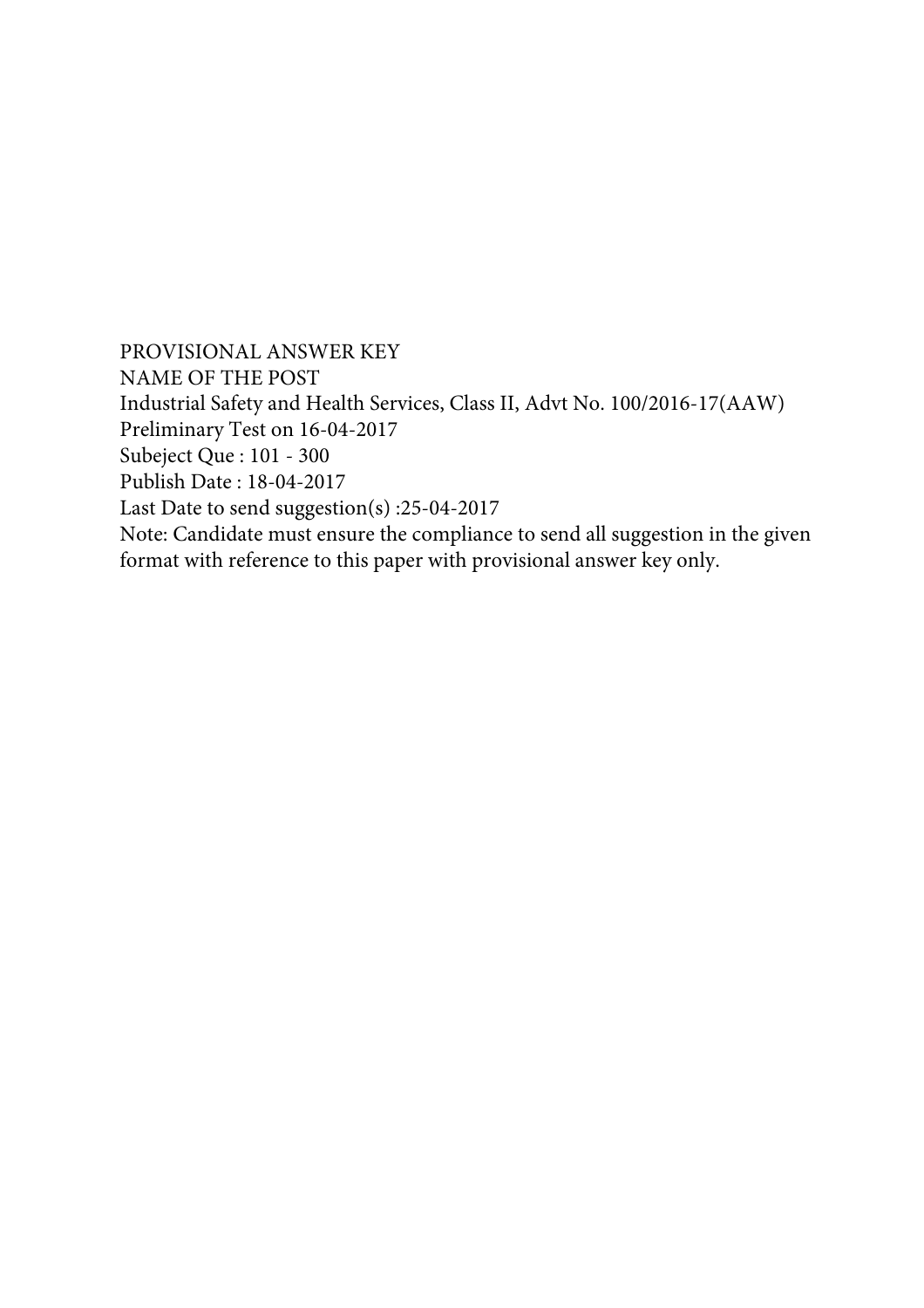| 101. | The Factory Act, 1948 extends to ________.                                                                                                                                                                                               |                                                                                           |  |
|------|------------------------------------------------------------------------------------------------------------------------------------------------------------------------------------------------------------------------------------------|-------------------------------------------------------------------------------------------|--|
|      | (A) Whole of India, except state of Jammu and Kashmir                                                                                                                                                                                    |                                                                                           |  |
|      | (B) Whole of India                                                                                                                                                                                                                       |                                                                                           |  |
|      | (C) Whole of India, except state of Tamilnadu                                                                                                                                                                                            |                                                                                           |  |
|      | (D) Whole of India except North-Eastern States                                                                                                                                                                                           |                                                                                           |  |
| 102. | Under which of the Section of the Factories Act, 1948, the term "Hazardous Process" has<br>been defined?                                                                                                                                 |                                                                                           |  |
|      | $(A)$ Section 2(d)                                                                                                                                                                                                                       | $(B)$ Section 2(f)                                                                        |  |
|      | $(C)$ Section 2(ab)                                                                                                                                                                                                                      | <b>(D)</b> Section 2(cb)                                                                  |  |
| 103. | defined?                                                                                                                                                                                                                                 | Under Section 2(k) of the Factories Act, 1948, the definition of which word has been      |  |
|      | (A) Machinery                                                                                                                                                                                                                            | (B) Worker                                                                                |  |
|      | (C) Manufacturing process                                                                                                                                                                                                                | (D) Factory                                                                               |  |
| 104. | Under which provisions of the Factories Act, 1948 general duties of the occupier have<br>been provided?                                                                                                                                  |                                                                                           |  |
|      | $(A)$ Section - 6                                                                                                                                                                                                                        | $(B)$ Section - 7-A                                                                       |  |
|      | $(C)$ Section - 8                                                                                                                                                                                                                        | $(D)$ Section - 8-A                                                                       |  |
| 105. |                                                                                                                                                                                                                                          | Who will appoint "Certifying Surgeon" under Section-10 of the Factories Act, 1948?        |  |
|      | (A) Central Government                                                                                                                                                                                                                   |                                                                                           |  |
|      | (B) Medical In-charge of the State                                                                                                                                                                                                       |                                                                                           |  |
|      | (C) State Government                                                                                                                                                                                                                     |                                                                                           |  |
|      | (D) Owner of the Factory with permission of the District Magistrate                                                                                                                                                                      |                                                                                           |  |
| 106. | As per the provisions of the Factories Act, 1948, Painting and Varnishing of all doors and<br>window frames and other wooden or metallic framework and shutters shall be carried<br>out at least once in every period of ________ years. |                                                                                           |  |
|      | (A) Three years                                                                                                                                                                                                                          | (B) Ten years                                                                             |  |
|      | $(C)$ One year                                                                                                                                                                                                                           | <b>(D)</b> Five years                                                                     |  |
| 107. | 1948 shall be punished with ________.                                                                                                                                                                                                    | Whoever spits in contravention of the provision of Section $-20(3)$ of the Factories Act, |  |
|      | (A) One hundred rupees fine                                                                                                                                                                                                              | (B) Fine not exceeding five rupees                                                        |  |
|      | (C) Fifty rupees fine                                                                                                                                                                                                                    | (D) Two hundred rupees fine                                                               |  |
| 108. | as a factory, sent a written notice, to the Chief Inspector.                                                                                                                                                                             | The occupier shall, at least _______ days before, he begins to occupy or use any premises |  |
|      | (A) Thirty days                                                                                                                                                                                                                          | (B) Forty Five days                                                                       |  |
|      | (C) Ten days                                                                                                                                                                                                                             | <b>(D)</b> Fifteen days                                                                   |  |
|      |                                                                                                                                                                                                                                          |                                                                                           |  |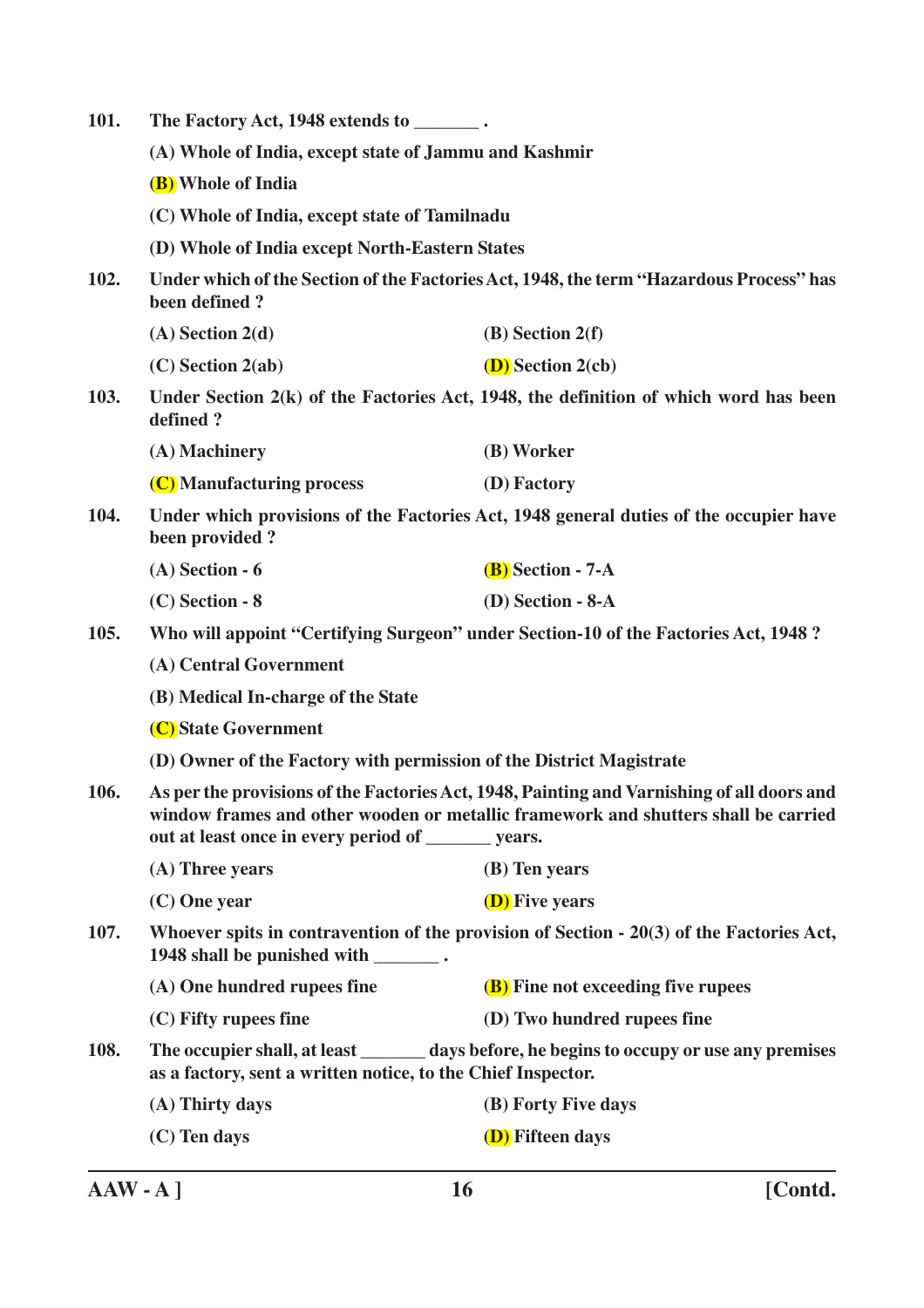| 109.        | Under which of the Section of the Factories Act, 1948, he provision regarding the<br>precaution of the use of portable electric light is provided?                                                            |                                                                                   |  |
|-------------|---------------------------------------------------------------------------------------------------------------------------------------------------------------------------------------------------------------|-----------------------------------------------------------------------------------|--|
|             | $(A)$ Section - 36A                                                                                                                                                                                           | $(B)$ Section - 35B                                                               |  |
|             | $(C)$ Section - 30A                                                                                                                                                                                           | $(D)$ Section - 47D                                                               |  |
| <b>110.</b> | <b>Committee?</b>                                                                                                                                                                                             | Under the provisions of the Factories Act, 1948, who shall appoint site Appraisal |  |
|             | (A) Central Government                                                                                                                                                                                        | (B) Inspector of Factories                                                        |  |
|             | (C) District Magistrate                                                                                                                                                                                       | <b>(D)</b> State Government                                                       |  |
| 111.        | Under the provisions of the Factories Act, 1948, in case of death or bodily injury due to<br>accident in the factory, to which authority, the manager shall give immediate notice with<br>regard to the same? |                                                                                   |  |
|             | (A) District Judge                                                                                                                                                                                            | (B) District Health Officer                                                       |  |
|             | (C) Municipal Council of that Area                                                                                                                                                                            | (D) Chief Inspector                                                               |  |
| <b>112.</b> | Under which of the Section of the Factories Act, 1948 the State Government has powers<br>to direct enquiry into cases of accident or disease?                                                                 |                                                                                   |  |
|             | $(A)$ Section - 78                                                                                                                                                                                            | <b>(B)</b> Section - 90                                                           |  |
|             | $(C)$ Section - 89                                                                                                                                                                                            | $(D)$ Section - 69                                                                |  |
| <b>113.</b> | Under which of the following Chapter of the Factories Act, 1948, the provisions regarding<br>"Penalties and Procedure" have been provided?                                                                    |                                                                                   |  |
|             | $(A)$ Chapter VII                                                                                                                                                                                             | (B) Chapter X                                                                     |  |
|             | $(C)$ Chapter XI                                                                                                                                                                                              | (D) Chapter VIII                                                                  |  |
| 114.        | Who may recognize any person as "Competent Person", under Rule 2-A of the Gujarat<br><b>Factories Rules, 1963 ?</b>                                                                                           |                                                                                   |  |
|             | (A) Chief Inspector                                                                                                                                                                                           | (B) Manager of the Factory                                                        |  |
|             | $(C)$ Supervisor                                                                                                                                                                                              | (D) Head of the Trade Union                                                       |  |
| <b>115.</b> | Under the provisions of the Factories Act, 1948, up to what age of children of women<br>workers the facility for "Creches" is to be provided?                                                                 |                                                                                   |  |
|             | (A) For all children.                                                                                                                                                                                         |                                                                                   |  |
|             | (B) For children below the age of three years only.                                                                                                                                                           |                                                                                   |  |
|             | (C) For children who cannot be left alone at home.                                                                                                                                                            |                                                                                   |  |
|             | <b>(D)</b> Under the age of Six years.                                                                                                                                                                        |                                                                                   |  |
|             |                                                                                                                                                                                                               |                                                                                   |  |

**AAW - A ] 17 P.T.O.**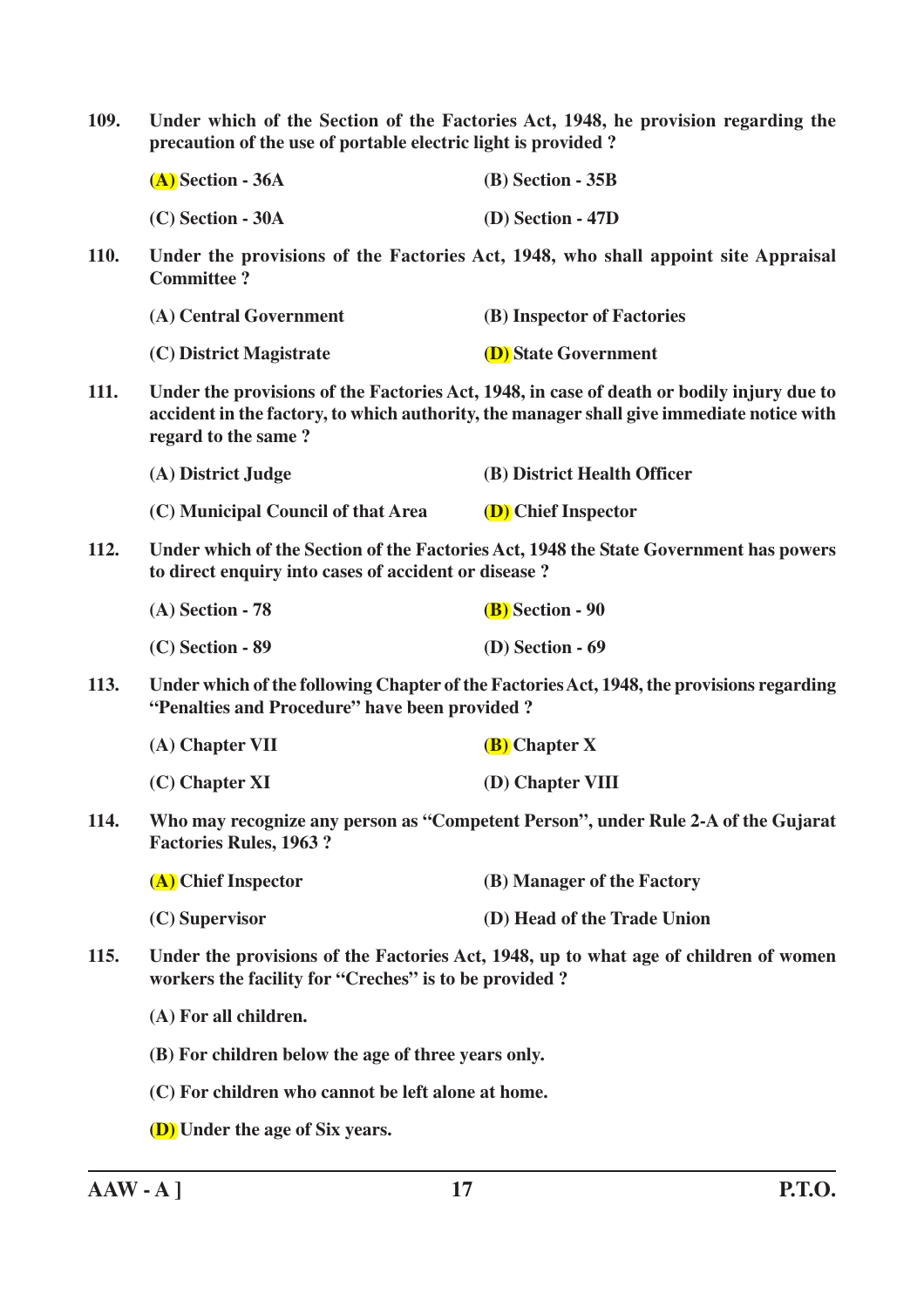| 116.                                                                                                                | No manufacturing process shall be carried out in any premises of a factory constructed,<br>reconstructed or extended or in any premises which has been taken into use as a factory<br>or part of the factory unit a issuance of _______.                                                                         |                                                                                        |  |
|---------------------------------------------------------------------------------------------------------------------|------------------------------------------------------------------------------------------------------------------------------------------------------------------------------------------------------------------------------------------------------------------------------------------------------------------|----------------------------------------------------------------------------------------|--|
|                                                                                                                     | (A) Certificate of manufacturing                                                                                                                                                                                                                                                                                 | <b>(B)</b> Certificate of Stability                                                    |  |
|                                                                                                                     | (C) Certificate of Production                                                                                                                                                                                                                                                                                    | (D) Certificate of Process                                                             |  |
| 117.                                                                                                                | Under which Rule of the Gujarat Factories Rules, 1963, provisions regarding Application<br>for Registration of the Factory is provided?                                                                                                                                                                          |                                                                                        |  |
|                                                                                                                     | $(A)$ Rule - 3                                                                                                                                                                                                                                                                                                   | (B) Rule - 15                                                                          |  |
|                                                                                                                     | $(C)$ Rule - 4                                                                                                                                                                                                                                                                                                   | (D) Rule - 16                                                                          |  |
| <b>118.</b>                                                                                                         | What is the amount of fees to be charged for the application of transfer of licence, under<br>the Gujarat Factories Rules, 1963?                                                                                                                                                                                 |                                                                                        |  |
|                                                                                                                     | (A) One Hundred Rupees                                                                                                                                                                                                                                                                                           | (B) Two Hundred Rupees                                                                 |  |
|                                                                                                                     | (C) Fifty Rupees                                                                                                                                                                                                                                                                                                 | (D) Five Hundred Rupees                                                                |  |
| Who is responsible for maintaining records under Rule 12-B of the Gujarat Factories<br>119.<br><b>Rules, 1963 ?</b> |                                                                                                                                                                                                                                                                                                                  |                                                                                        |  |
|                                                                                                                     | (A) Manager                                                                                                                                                                                                                                                                                                      | (B) Occupier                                                                           |  |
|                                                                                                                     | (C) Workers                                                                                                                                                                                                                                                                                                      | (D) Inspector General                                                                  |  |
| 120.                                                                                                                | provided?                                                                                                                                                                                                                                                                                                        | Under Rule-14 of the Gujarat Factories Rules, 1963 which of the following provision is |  |
|                                                                                                                     | (A) Powers of Inspector                                                                                                                                                                                                                                                                                          | (B) Appointment of Inspector                                                           |  |
|                                                                                                                     | (C) Issuance of Licence                                                                                                                                                                                                                                                                                          | (D) Renewal of Licence                                                                 |  |
| 121.                                                                                                                | The expression "gas-holder" under Rule 61-A of the Gujarat Factories Rules, 1963 means<br>a water-sealed gas holder which has a storage capacity of not less than _______.                                                                                                                                       |                                                                                        |  |
|                                                                                                                     | (A) $140.5$ Cubic meters (B) $141.5$ Cubic meters                                                                                                                                                                                                                                                                |                                                                                        |  |
|                                                                                                                     | $(C)$ 130.56 Cubic meters                                                                                                                                                                                                                                                                                        | (D) 132.4 Centi meters                                                                 |  |
| 122.                                                                                                                | In factory where there are more than _______ workers employed, then, the drinking<br>water supplied to the workers shall from the 1st of March to 30 <sup>th</sup> of November in every<br>year be cooled by Ice or other effective method as per the provisions of the Gujarat<br><b>Factories Rules, 1963.</b> |                                                                                        |  |
|                                                                                                                     | $(A)$ 100                                                                                                                                                                                                                                                                                                        | (B) 50                                                                                 |  |
|                                                                                                                     | (C) 75                                                                                                                                                                                                                                                                                                           | $(D)$ 25                                                                               |  |
| 123.                                                                                                                | escape in case of Fire is provided?                                                                                                                                                                                                                                                                              | Under which of the rule of the Gujarat Factories Rules, 1963, a provision for means of |  |
|                                                                                                                     | $(A)$ Rule 66                                                                                                                                                                                                                                                                                                    | (B) Rule 45                                                                            |  |
|                                                                                                                     | $(C)$ Rule 78                                                                                                                                                                                                                                                                                                    | (D) Rule 59                                                                            |  |
|                                                                                                                     |                                                                                                                                                                                                                                                                                                                  |                                                                                        |  |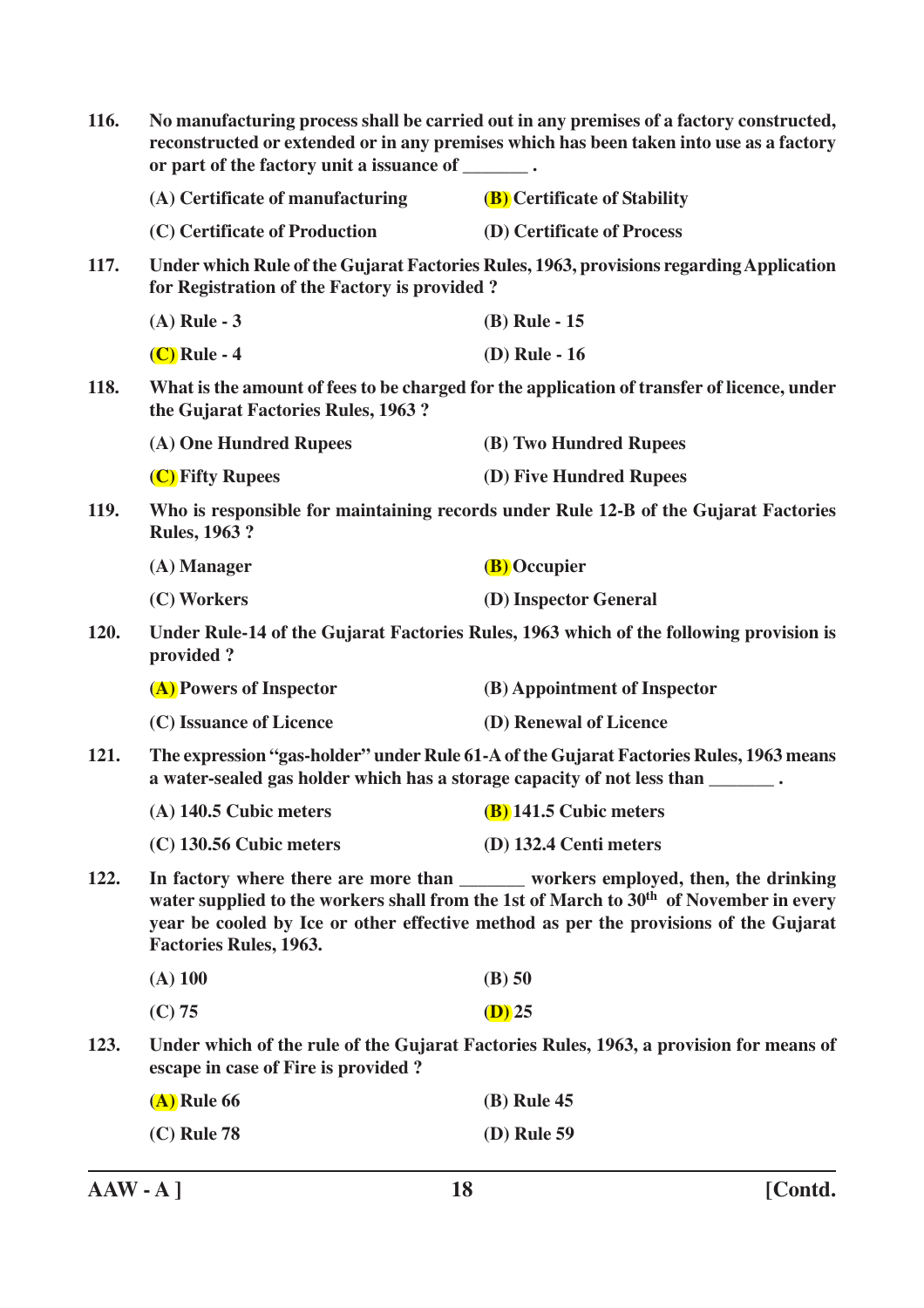**124. According to Rule 68-F of the Gujarat Factories Rules, 1963, where there are more than \_\_\_\_\_\_\_ number of workers there is need to establish safety committee.**

| (A) 200   | $(B)$ 500 |
|-----------|-----------|
| $(C)$ 150 | $(D)$ 250 |

**125. What is the tenure of safety committee, appointed under Rule 68-F of the Gujarat Factories Rules, 1963 ?**

| (A) Five years | (B) Ten years   |
|----------------|-----------------|
| (C) Two years  | (D) Three years |

**126. Under which of the provision of the Gujarat Factories Rules, 1963, the term "Health Officer" has been defined ?**

| $(A)$ Rule - $2(j)$ | <b>(B)</b> Rule - 2(i) |
|---------------------|------------------------|
| $(C)$ Rule - $2(h)$ | (D) Rule - $2(m)$      |

**127. As per the provisions of the Factories Act, "Adolescent" means a person, who has completed \_\_\_\_\_\_\_ .**

**(A) 14th year of age**

**(B) Completed his 15th year of age but has not completed his 18th year of age**

- **(C) 18th year and above**
- **(D) 15th year and above**
- **128. As per the provisions of the Factories Act, 1948 "Young Person" means a person \_\_\_\_\_\_\_.**
	- **(A) above 18th year of age**
	- **(B) minor below 18 years of age**
	- **(C) who is either a child or an adoscent**
	- **(D) below 21 years of age**
- **129. As per provisions of the Factories Act, 1948, "Day" means \_\_\_\_\_\_\_ .**

**(A) A period of twenty four hours, beginning at midnight.**

- **(B) A period before Sunset.**
- **(C) A period after Sunrise.**
- **(D) A period form 6:00 AM to 6:00 PM**

**130. Under which of the section of the Factories Act, 1948, the term "Week" has been defined ?**

- **(A) Section 2(j) (B) Section 2(i)**
- **(C) Section 2(h) (D) Section 2(f)**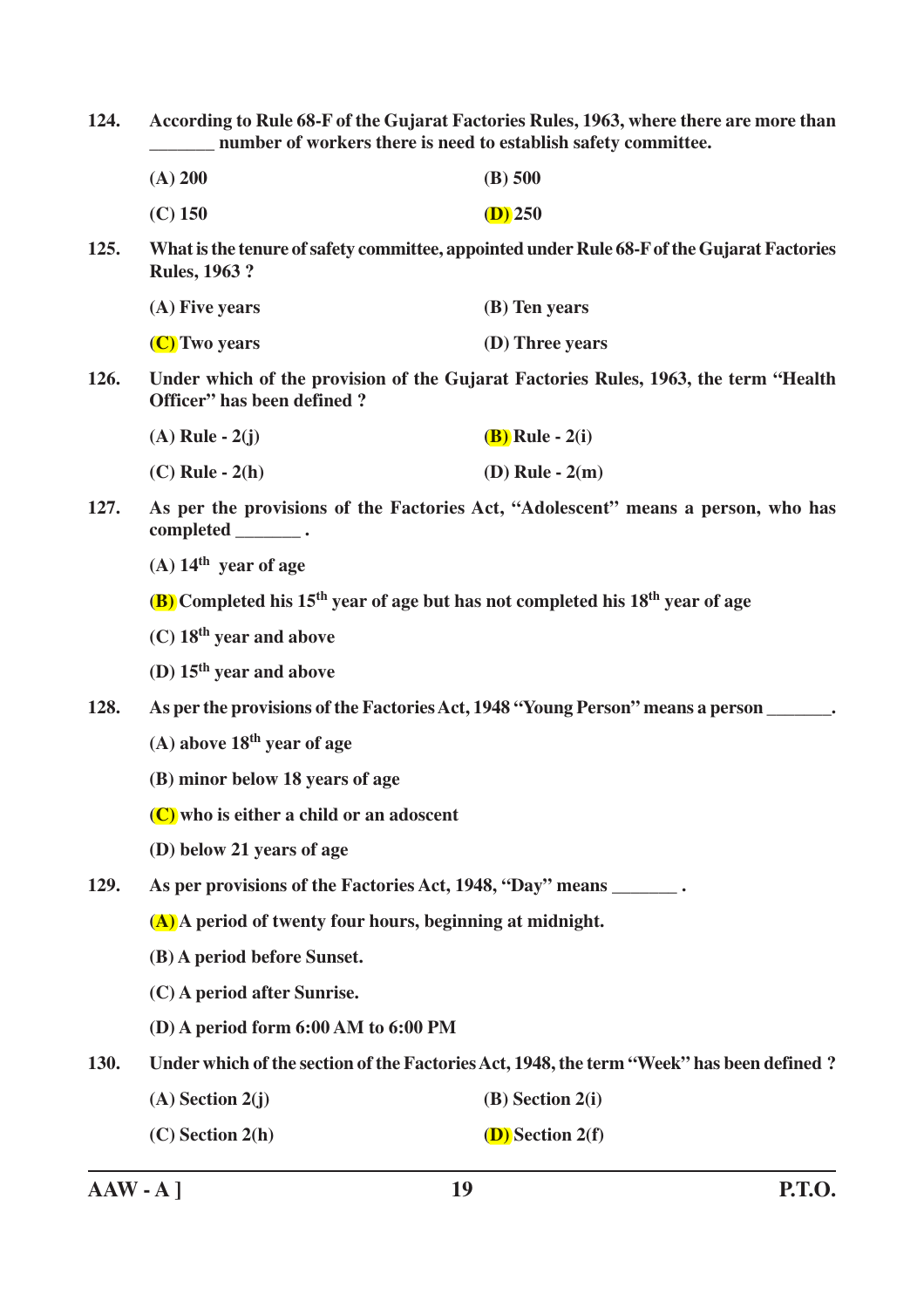- **131. The meaning of the term "Occupier" is \_\_\_\_\_\_\_, under the Factories Act, 1948.**
	- **(A) The owner of the factory**
	- **(B) The person who has invested for the factory**
	- **(C) The manager or owner of the factory**
	- **(D) A person who has ultimate control over the affairs of the factory.**
- **132. Under the provisions of the Factories Act, 1948, who is empowered to appoint inspectors, for the purposes of this Act ?**
	- **(A) State Government (B) Central Government**
	- **(C) Union Public Service Commission (D) The Chief Inspector of Factories**
- **133. As per the provisions of the Factories Act, 1948, if the plans / specification has been submitted to the State Government / Chief Inspector, by Registered A.D. post and no order is communicated then after, what period it shall be deemed that the permission have been granted ?**
	- **(A) After one year**
	- **(B) After six months**
	- **(C) After three months from the date on which it is so sent**
	- **(D) After one month**
- **134. What are the provisions under the Gujarat Factories Rues, 1963, where the licence granted under these Rules is lost or destroyed ?**
	- **(A) The factory will have to be closed immediately.**
	- **(B) The plans of the building and machineries are to be resubmitted for approval.**
	- **(C) The duplicate license may be granted.**
	- **(D) The manager of the factory will be punished for loss or destroying license.**
- **135. In which of the Form No, the leave book prescribed under Rule 95, which is to be provided by the manager shall be maintained in ?**
	- **(A) Form No. : 16 (B) Form No. : 14**
	- **(C) Form No. : 19 (D) Form No. : 28**
- **136. What is the object mentioned in the Preamble of the Environment Protection Act, 1986 is to \_\_\_\_\_\_\_ .**
	- **(A) preserve the environment and matters connected therewith**
	- **(B) impose restrictions on polluted industries**
	- **(C) to initiate proper status of better environment**
	- **(D) provides for the protection and improvement of environment and matters connected therewith**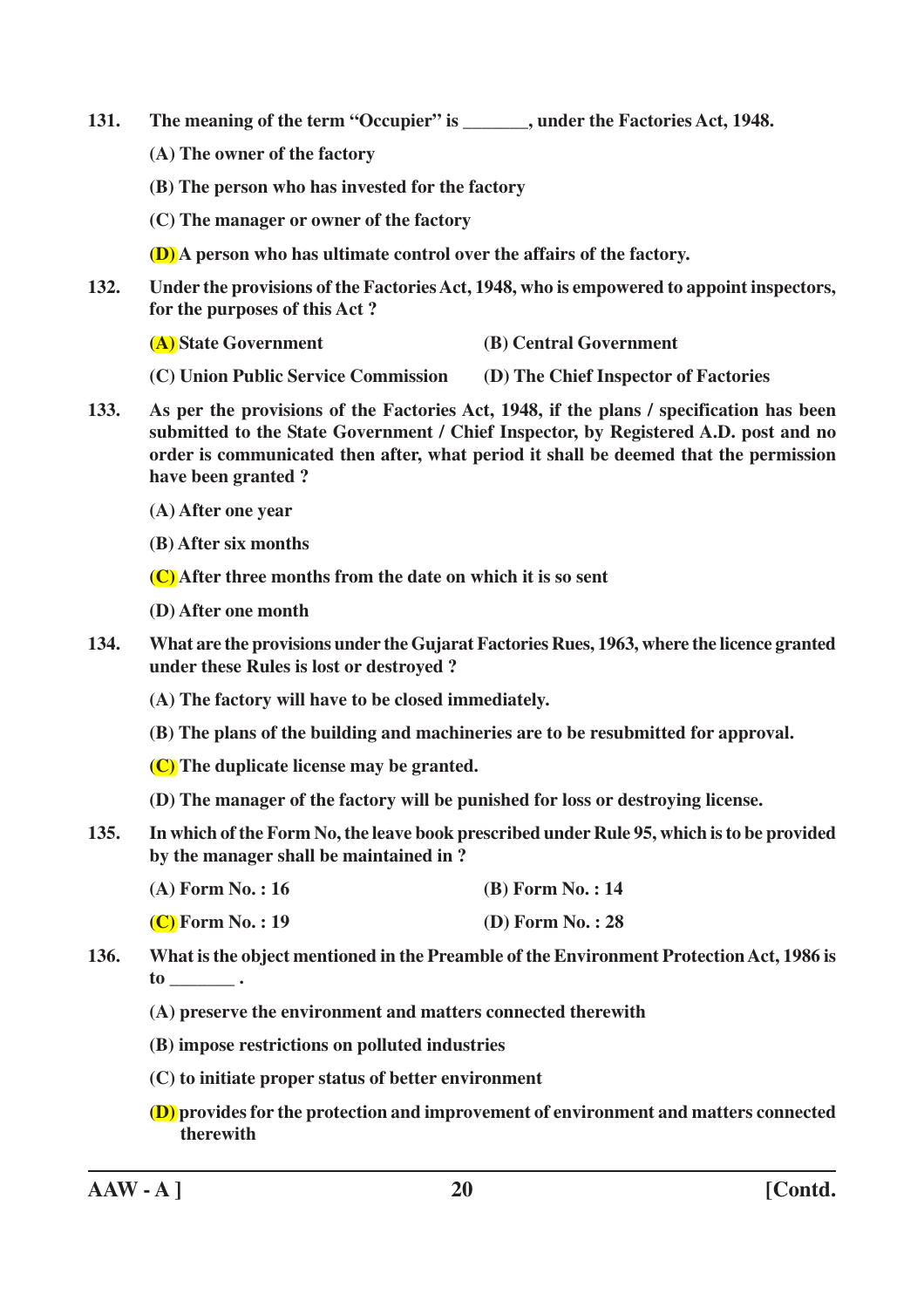- **137. As per the provisions of the Environment Protection Act, 1986 the term "Environmental Pollutant" is defined as ;**
	- **(A) Industries which are polluting.**
	- **(B) Any solid, liquid or gaseous substance present in such concentration is may be or tend to be, injurious to environment.**
	- **(C) Hazardous and toxic chemicals which are injurious to environment.**
	- **(D) Any substance which is likely to pollute the Air.**
- **138. Under the provisions of the Environment protecting Act, 1986, who is empowered to take all such measures as deems necessary or expedient for the purpose of protecting and improving the quality of environment ?**

- **(C) Central Government (D) High Court of the State**
- **139. As per the provisions of the Environment protection Act, 1986, the measures for protecting and improving quality of environment includes;**
	- **(A) Order to close down and dispose polluted industries**
	- **(B) Laying down standards for emission or discharge of environmental pollutants**
	- **(C) To prosecute the polluted industries**
	- **(D) To assist the industries for manufacturing**
- **140. The Environment Protection Act, 1986 empowers Central government to issue direction** in writing to any person, officer or any authority to  $\cdot$ 
	- **(A) to direct stoppage or regulations of the supply of electricity or water or any other service.**
	- **(B) to direct industries to stoppage of purchase of raw materials.**
	- **(C) to direct industries to terminate the services of the manpower deployed by them**
	- **(D) to direct industries for stoppage of selling its products**
- **141. As per the provisions of the Environment Protection Act, 1986 any person empowered by the central government in this behalf shall have a right to enter any place with assistance as he considers necessary \_\_\_\_\_\_\_ .**
	- **(A) at any time**
	- **(B) during the day time from Sunrise to Sunset.**
	- **(C) at all reasonable times**
	- **(D) at the time which is given by the employer**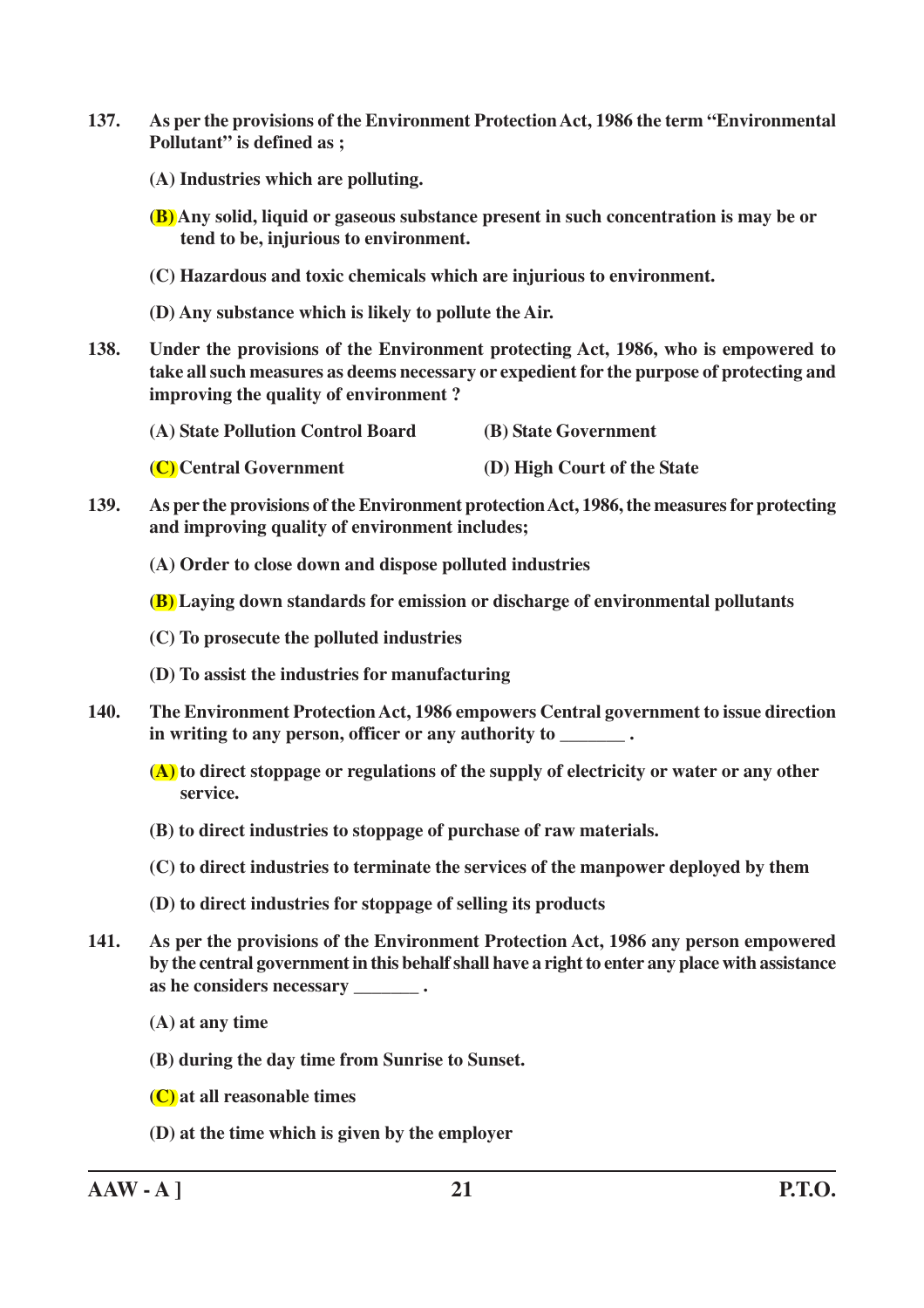**142. Any person, empowered by the central government as per the provisions of the Environment Protection Act, 1986, shall have power to take samples of air, water, soil or other substance from any factory for \_\_\_\_\_\_\_ .**

**(A) for preserving the same**

**(B) for the purpose of analysis**

- **(C) for the purpose to sell it**
- **(D) for any reason as he deems fit and proper**
- **143. Under the provisions of the Environment Protection Act, 1986, which of the following is vested with powers of establishing Environmental Laboratory or Laboratories**
	- **(A) The Central Pollution Control Board**
	- **(B) State Government**
	- **(C) The State Pollution Control Board**

**(D) Central Government**

- **144. The Environment Protection Act, 1986 shall extend to \_\_\_\_\_\_\_ .**
	- **(A) whole of India except State of Jammu and Kashmir**
	- **(B) whole of India except State of Andhra Pradesh**
	- **(C) whole of India**
	- **(D) whole of India except State of Tripura**
- **145. The officers, appointed under Section 4(1) of the Environment Protection Act, 1986 are under the control of \_\_\_\_\_\_ .**
	- **(A) State Government**
	- **(B) Ministry of Environment of the State**
	- **(C) Pollution Control Board**
	- **(D) Central Government**
- **146. Which of the following is not the power granted to the central government under Section - 5 of the Environment Protection Act, 1986 ?**
	- **(A) Power to order for closure of any industry.**
	- **(B) Power to issue arrest warrant against the person polluting environment.**
	- **(C) Power to stoppage of any project.**
	- **(D) Power to stop supply of water or electricity.**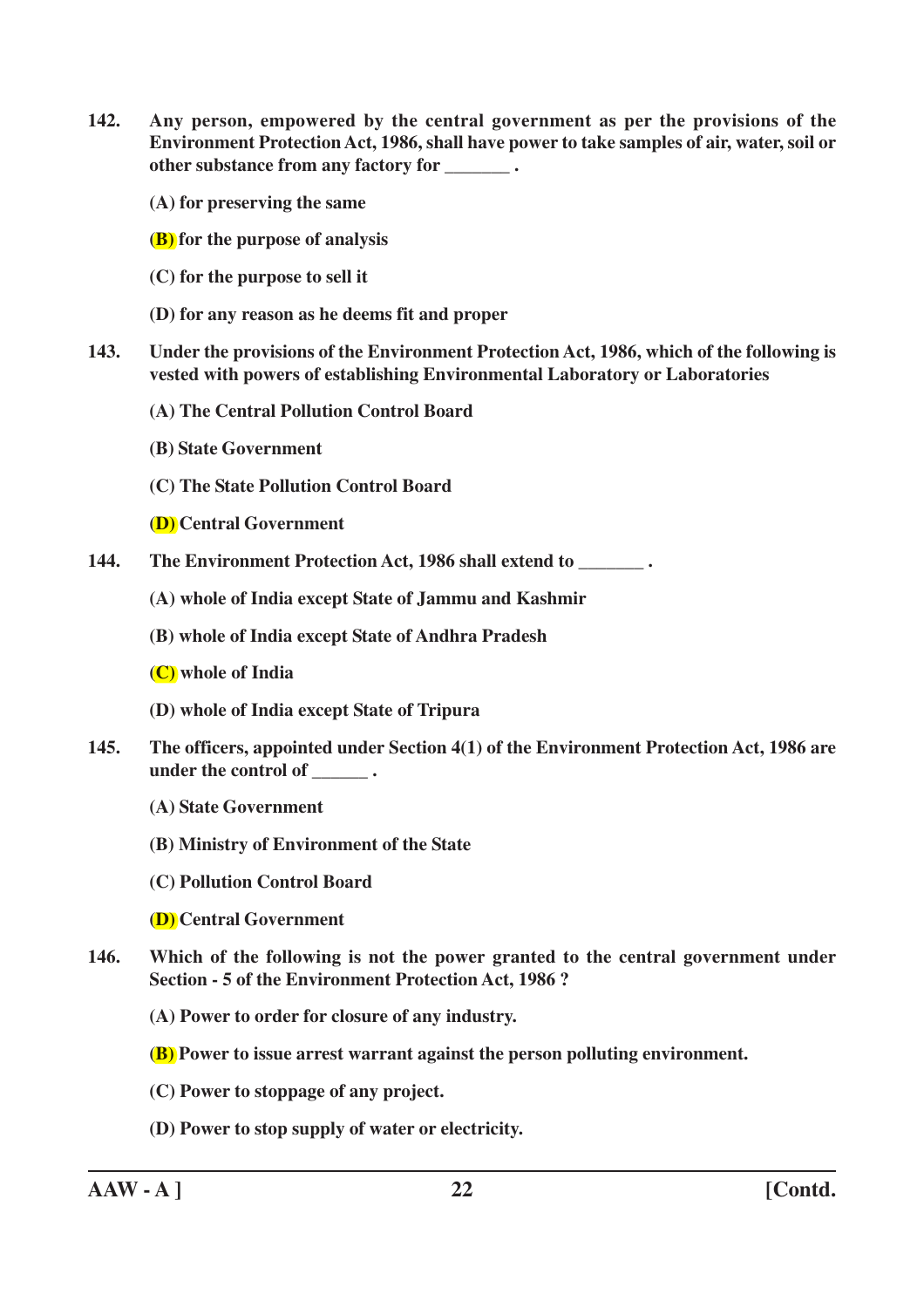| 147.                      | In which of the following chapter of the Environment Protection Act, 1986, the provisions<br>regarding the "Prevention, control and abetment of environmental pollution" are<br>provided?                                                            |                                                                                                                                                                              |  |
|---------------------------|------------------------------------------------------------------------------------------------------------------------------------------------------------------------------------------------------------------------------------------------------|------------------------------------------------------------------------------------------------------------------------------------------------------------------------------|--|
|                           | $(A)$ Chapter III                                                                                                                                                                                                                                    | $(B)$ Chapter II                                                                                                                                                             |  |
|                           | $(C)$ Chapter IV                                                                                                                                                                                                                                     | (D) Chapter V                                                                                                                                                                |  |
| 148.                      | Under the provisions of the Environment Protection Act, 1986, if any person having<br>intention to make complaint, has to give ________ days prior notice to the respondent<br>before making complaint to the central government or other authority. |                                                                                                                                                                              |  |
|                           | $(A)$ 30 days                                                                                                                                                                                                                                        | $(B)$ 45 days                                                                                                                                                                |  |
|                           | $(C)$ 50 days                                                                                                                                                                                                                                        | $(D)$ 60 days                                                                                                                                                                |  |
| 149.<br>"Public Servent"? |                                                                                                                                                                                                                                                      | Under which of the provisions of the Indian Penal Code, 1860, all the members of the<br>authority so constituted under the Environment Protection Act, 1986 are deemed to be |  |
|                           | (A) Section 12                                                                                                                                                                                                                                       | (B) Section 34                                                                                                                                                               |  |
|                           | (C) Section 21                                                                                                                                                                                                                                       | (D) Section 67                                                                                                                                                               |  |
| <b>150.</b>               |                                                                                                                                                                                                                                                      | On which date, the Environment Protection Act received assent of the President of India?                                                                                     |  |
|                           | $(A)$ 23-04-1986                                                                                                                                                                                                                                     | $(B)$ 23-05-1986                                                                                                                                                             |  |
|                           | $(C)$ 23-06-1986                                                                                                                                                                                                                                     | $(D)$ 23-07-1986                                                                                                                                                             |  |
| 151.                      | civil court?                                                                                                                                                                                                                                         | Which provision of the Environment Protection Act, 1986, bars the jurisdiction of the                                                                                        |  |
|                           | $(A)$ Section - 22                                                                                                                                                                                                                                   | $(B)$ Section - 23                                                                                                                                                           |  |
|                           | $(C)$ Section - 24                                                                                                                                                                                                                                   | $(D)$ Section - 25                                                                                                                                                           |  |
| 152.                      | thereunder?                                                                                                                                                                                                                                          | Under which of the section of the Environment Protection Act, 1986, makes the rules                                                                                          |  |
|                           | $(A)$ Section - 20                                                                                                                                                                                                                                   | $(B)$ Section - 25                                                                                                                                                           |  |
|                           | $(C)$ Section - 18                                                                                                                                                                                                                                   | $(D)$ Section - 3                                                                                                                                                            |  |
| 153.                      | before the each house of parliament for the total period of how many days?                                                                                                                                                                           | Every rule made under Section - 25 of the Environment Protection Act, 1986 shall be laid                                                                                     |  |
|                           | (A) Sixty days                                                                                                                                                                                                                                       | <b>(B)</b> Thirty days                                                                                                                                                       |  |
|                           | (C) Forty Five days                                                                                                                                                                                                                                  | (D) Fifteen days                                                                                                                                                             |  |
| 154.                      | From which date, the Environment Protection Act, came into force ?                                                                                                                                                                                   |                                                                                                                                                                              |  |
|                           | $(A)$ dt: 15-08-1986                                                                                                                                                                                                                                 | $(B) dt : 26-01-1986$                                                                                                                                                        |  |
|                           | $(C)$ dt : 19-11-1986                                                                                                                                                                                                                                | (D) dt: $02-10-1986$                                                                                                                                                         |  |
|                           |                                                                                                                                                                                                                                                      |                                                                                                                                                                              |  |

**AAW - A ] 23 P.T.O.**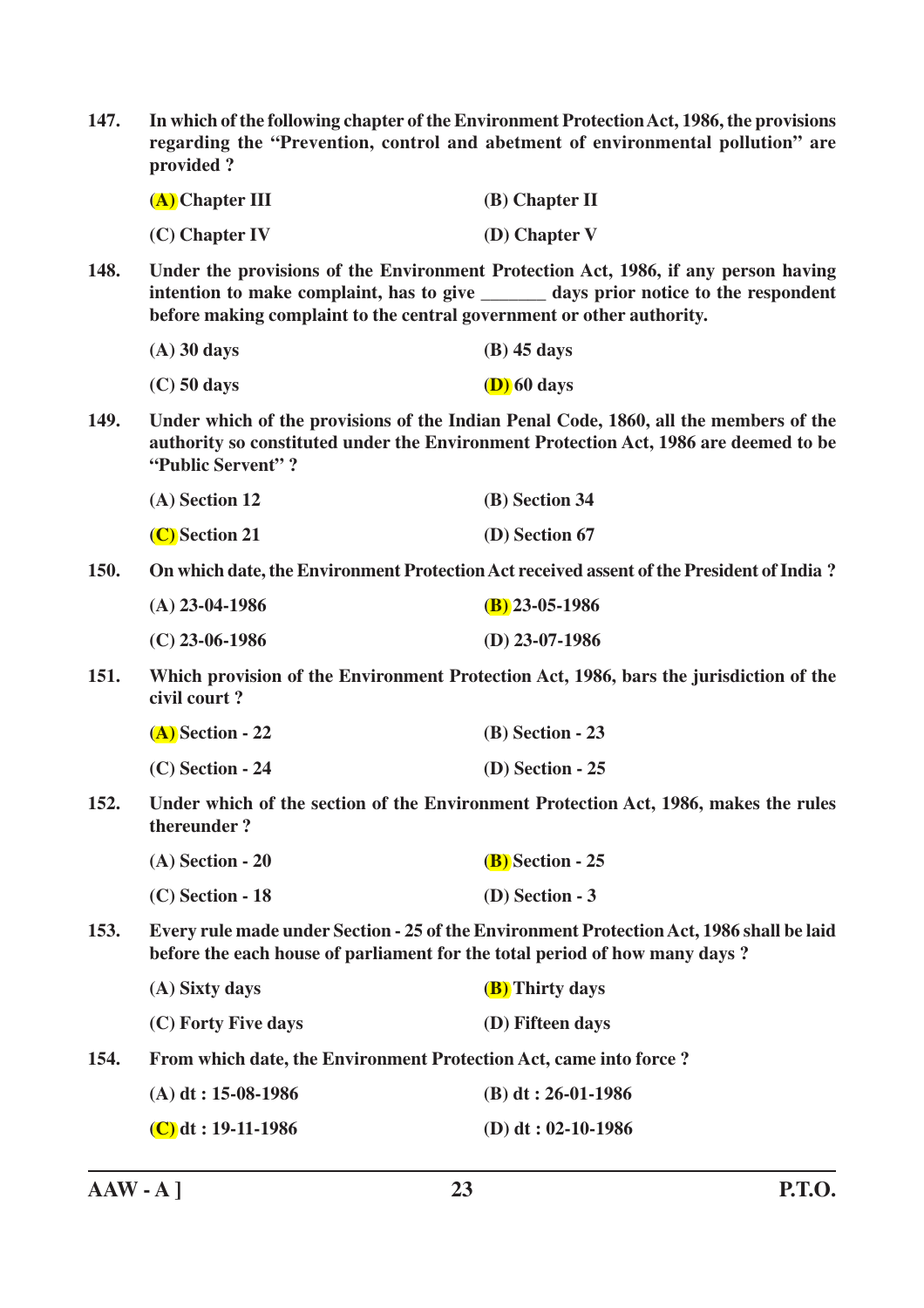**155. From which date the National Green Tribunal Act, 2010 has been commenced ?**

| $(A)$ dt : 18-10-2010 | (B) dt: $26-01-2010$ |
|-----------------------|----------------------|
| $(C)$ dt : 02-10-2010 | (D) dt: $15-08-2010$ |

**156. Which of the following Court is having jurisdiction to try the offence punishable under the Gujarat Payment of Unemployment Allowance to Workman (in Factories) Act, 1981 ?**

**(A) Principal Senior Civil Judge Court**

**(B) District Court**

**(C) Metropolitan Magistrate or Judicial Magistrate First Class Court**

**(D) Judicial Magistrate Second Class Court**

**157. Under which of the following Section of the Gujarat Payment of Unemployment Allowance to Workman (in Factories) Act, 1981, the provision with regard to the offence committed by the company is provided ?**

| (A) Section - 8 | $(B)$ Section - 9  |
|-----------------|--------------------|
| (C) Section - 7 | $(D)$ Section - 10 |

**158. As per the provision of Section 3 of the Gujarat Payment of Unemployment Allowance to Workman (in Factories) Act, 1981, under which of the following situation a person would not set unemployment allowance ?**

**(A) Where, the Employer fails to pay**

- **(B) Where, the Employer refuses to pay**
- **(C) Where, the Employer is ready to pay**
- **(D) Where, the Employer is unable to pay**
- **159. As per the Provisions of the Disaster Management Act, 2005, the National Management Authority shall consist of not more than \_\_\_\_\_\_\_ members.**

| (A) Seven | $(B)$ Five |
|-----------|------------|
|           |            |

**(C) Nine (D) Eleven**

**160. Under which of the following provision of the Disaster Management Act, 2005, the provision regarding the meeting of the National Disaster Authority is provided ?**

| (A) Section 3 | <b>(B)</b> Section 4 |
|---------------|----------------------|
|---------------|----------------------|

| $(C)$ Section 5 | (D) Section 6 |
|-----------------|---------------|
|-----------------|---------------|

**161. On which of the following date, the Disaster Management Act, 2005 received the assent of the President of India ?**

| $(A)$ dt : 23-12-2005 | (B) dt: $02-10-2005$ |
|-----------------------|----------------------|
| $(C)$ dt : 14-09-2005 | (D) dt: $23-08-2005$ |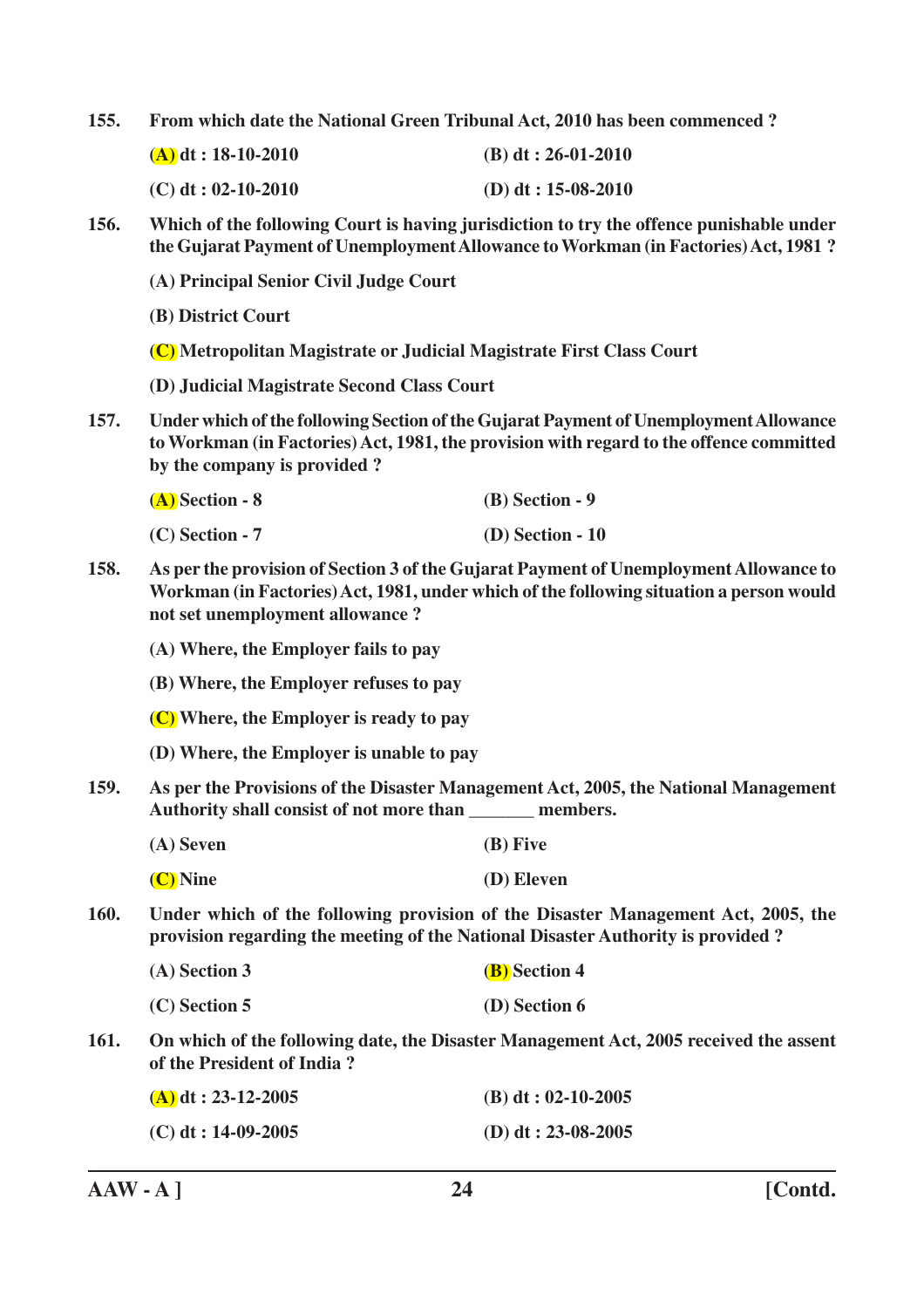**162. As per the Maternity Benefit (Amendment) Bill, 2016, under which of the following section the term "Commissioning mother" has been defined ?**

| $(A)$ Section 3(ba) | $(B)$ Section 3(c) |
|---------------------|--------------------|
| $(C)$ Section 3(da) | $(D)$ Section 3(a) |

**163. As per the provision of the Maternity Benefit (Amendment) Bill, 2016, what is the maximum period for woman will set the maternity leave ?**

| (A) Twenty weeks | (B) Fifteen weeks           |
|------------------|-----------------------------|
| (C) Thirty weeks | <b>(D)</b> Twenty Six weeks |

**164. As per the Maternity Benefit (Amendment) Bill, 2016, under which of the following section the term "Creche facility" has been defined ?**

| (A) Section 10A | <b>(B)</b> Section 11A |
|-----------------|------------------------|
| (C) Section 11B | (D) Section 10B        |

**165. As per the provisions of the Building and other Construction Workers (Regulation of employment and Conditions of Service) Act, 1996, the term "Contractor" means a person**

**(A) Who undertake to produce given result for any establishment**

- **(B) Who supplies goods or articles of manufacture**
- **(C) Who supplies building workers**
- **(D) Who enters into contract**

**\_\_\_\_\_\_\_ .**

- **166. Under which of the rule of the Chemical Accidents (emergency planning, Preparedness) and Response Rules, 1996, the term "Hazardous Chemical" has been defined ?**
	- **(A) Rule 2(a) (B) Rule 2(b)**
	- **(C) Rule 2(c) (D) Rule 2 (d)**
- **167. Any industrial zone earmarked by the Industrial Development Corporation of the State Government or by the State Government, under the Chemical Accidents (E.P., P. and R.) Rules, 1996 is known as \_\_\_\_\_\_\_ .**

| (A) Industrial Market | (B) Industrial Board |
|-----------------------|----------------------|
| (C) Industrial Pocket | (D) Industrial Gate  |

**168. Under which of the rule of the Chemical Accidents (E.P., P. and R.) Rules, 1996, the term "Major Chemical Accident" has been defined ?**

| $(A)$ Rule 2(d) | (B) Rule $2(g)$   |
|-----------------|-------------------|
| $(C)$ Rule 2(f) | $(D)$ Rule $2(h)$ |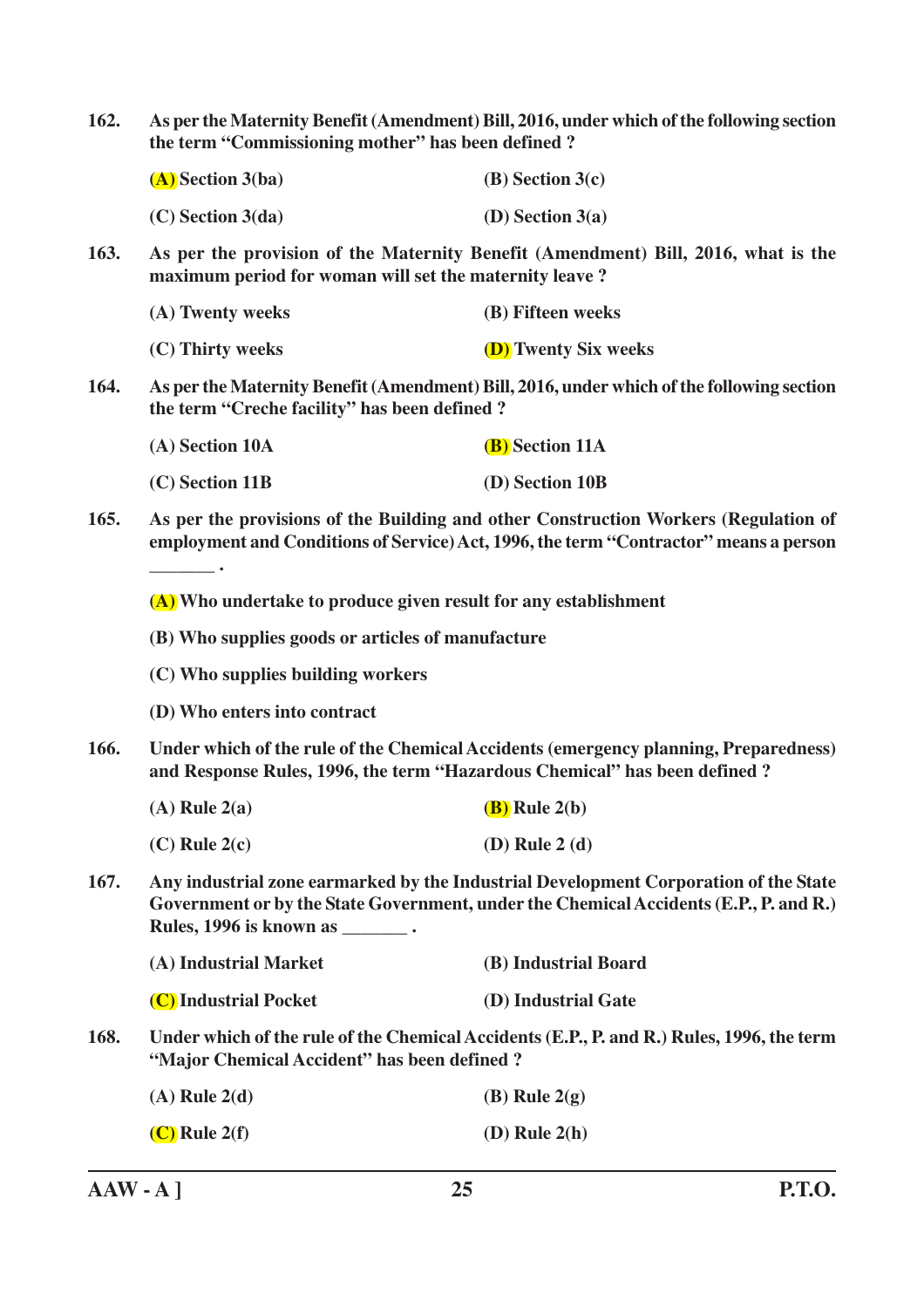**169. Within how many days from the enactment of these Rules, under Rule - 3 of the Chemical Accidents (E.P., P. R.) Rules, 1996, the central government will constitute central crisis group ?**

| (A) Sixty days | (B) Ninety days |
|----------------|-----------------|
|                |                 |

- **(C) Thirty days (D) One hundred twenty days**
- **170. Under Rule 3 of the Chemical Accidents (E.P., P. and R.) Rules, 1996, the central crisis group shall meet at least once in \_\_\_\_\_\_\_ months and follow such procedure for transaction of business as it deems fit,**

| (A) Six months    | (B) Three months |
|-------------------|------------------|
| (C) Twelve months | (D) Two months   |

- **171. Which of the following is not the work of the central crisis group, as per Rule 4 of the Chemical Accidents (E.P., P. R.) Rules, 1996 ?**
	- **(A) Setup a functional control room at such place as it deems fit.**
	- **(B) Publish a list of major Accident Hazards installations.**
	- **(C) Publish a list of members of the Central, State and District crisis groups.**
	- **(D) Publish a report specifying the pollutant contents used.**
- **172. Who shall be the apex body to deal with major chemical accidents and to provide expert guidance for handling major chemical accidents under Rule - 5 of the Chemical Accidents (E.P., P. R.) Rules, 1996 ?**

| (A) Central Group Crisis  | (B) State Crisis Group |
|---------------------------|------------------------|
| (C) District Crisis Group | (D) Local Crisis Group |

**173. Which of the following is not the function of the State Crisis Group, as per the provisions of the Chemical Accidents (E.P., P. R.) Rules, 1996 ?**

**(A) Assist to State Government in managing chemical accidents at a site.**

- **(B) Assist the State Government in managing the process of pollution clearance.**
- **(C) Assist the State Government in the planning, preparedness and ruiligation of major chemical accidents at site in the state.**
- **(D) Review the progress report submitted by the District Crisis Group**
- **174. As per the provisions of the Chemical Accidents (E.P., P. R.) Rules, 1996, the District Crisis Group shall meet at every \_\_\_\_\_\_\_ days and send a report to the State Crisis Group.**

| $(A)$ 60 days | $(B)$ 30 days |
|---------------|---------------|
|---------------|---------------|

**(C) 90 days (D) 45 days**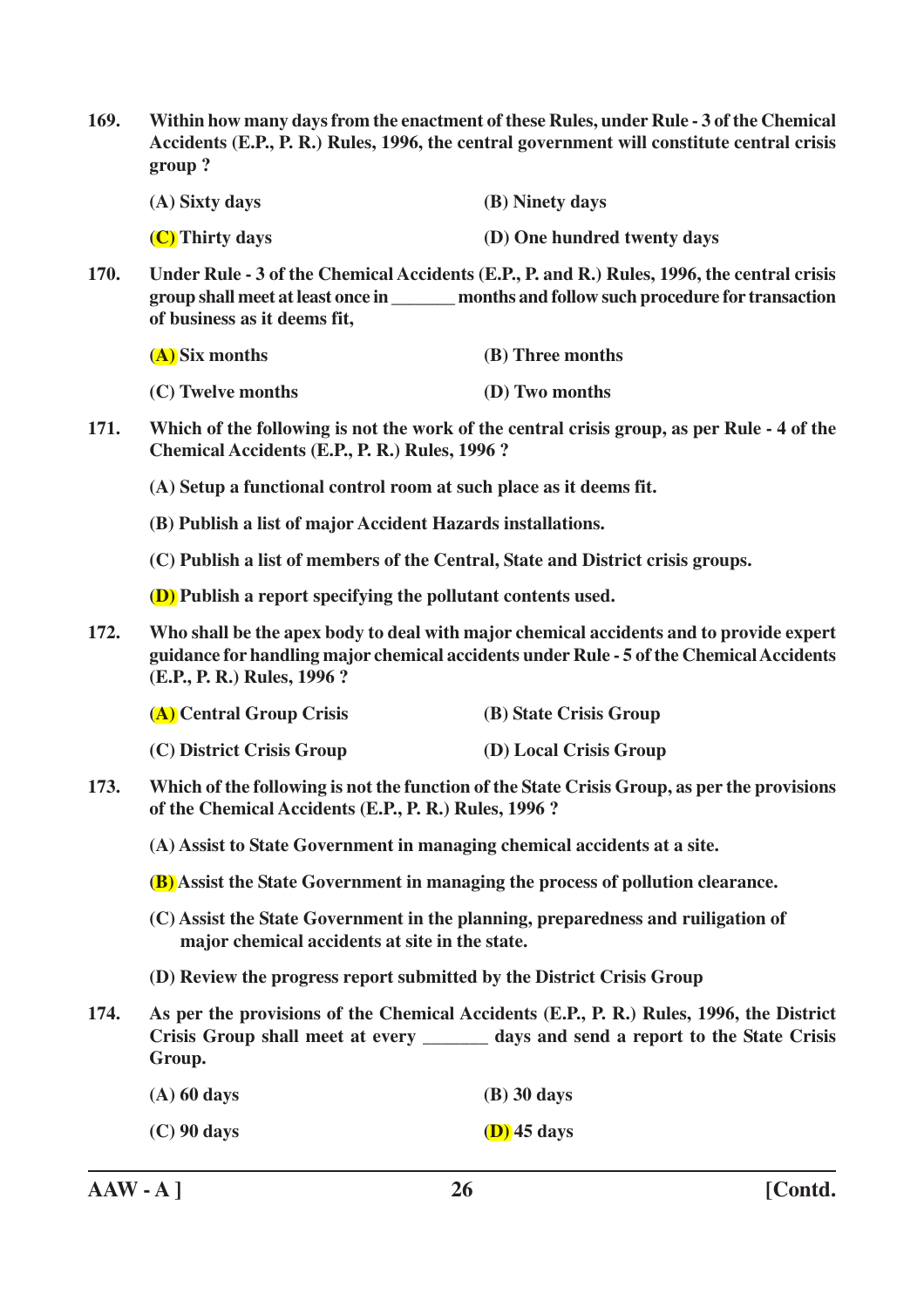| 175.        | As per Rule 8(4) of the Chemical Accidents (E.P., P. R.) Rules, 1996, to whom shall the<br>local crisis group submit the report of the proceedings?                                                                                                                    |                                                                                      |
|-------------|------------------------------------------------------------------------------------------------------------------------------------------------------------------------------------------------------------------------------------------------------------------------|--------------------------------------------------------------------------------------|
|             | (A) State Crisis Group                                                                                                                                                                                                                                                 | (B) Central Crisis Group                                                             |
|             | (C) District Crisis Group                                                                                                                                                                                                                                              | (D) Crisis Alert Authority                                                           |
| 176.        | <b>Manufacture, Storage and Import of Hazardous Chemical Rule, 1989?</b>                                                                                                                                                                                               | From which of the following section, the Central Government get power to enact the   |
|             | (A) Section 6, 8 and 25 of the Environment (Protection) Act, 1986                                                                                                                                                                                                      |                                                                                      |
|             | (B) Section 4, 7 and 20 of the Environment (Protection) Act, 1986                                                                                                                                                                                                      |                                                                                      |
|             | (C) Section 5, 9 and 22 of the Environment (Protection) Act, 1986                                                                                                                                                                                                      |                                                                                      |
|             | (D) Section 10, 12 and 27 of the Environment (Protection) Act, 1986                                                                                                                                                                                                    |                                                                                      |
| 177.        | Rules, 1989, the term "Hazardous Chemical" has been defined?                                                                                                                                                                                                           | Under which of the rule of the Manufacture, Storage and Import of Hazardous Chemical |
|             | $(A)$ Rule 2(c)                                                                                                                                                                                                                                                        | $(B)$ Rule $2(d)$                                                                    |
|             | $(C)$ Rule 2(e)                                                                                                                                                                                                                                                        | $(D)$ Rule $2(f)$                                                                    |
| 178.        | Under which of the rule of the Manufacture, Storage and Import of Hazardous Chemical<br>Rules, 1989, the term "Threshold quantity" has been defined ?                                                                                                                  |                                                                                      |
|             | $(A)$ Rule - $2(m)$                                                                                                                                                                                                                                                    | $(B)$ Rule - $2(h)$                                                                  |
|             | $(C)$ Rule - $2(0)$                                                                                                                                                                                                                                                    | $(D)$ Rule - $2(n)$                                                                  |
| 179.        | Under which of the rule of the Manufacture, Storage and Import of Hazardous Chemical<br>Rules, 1989, general responsibility of the occupier has been provided?                                                                                                         |                                                                                      |
|             | $(A)$ Rule 4                                                                                                                                                                                                                                                           | $(B)$ Rule 6                                                                         |
|             | $(C)$ Rule $8$                                                                                                                                                                                                                                                         | $(D)$ Rule 5                                                                         |
| <b>180.</b> | Under which of the rule of the Manufacture, Storage and Import of Hazardous Chemical<br>Rules, 1989, the term "Transitional Provision" is provided?                                                                                                                    |                                                                                      |
|             | $(A)$ Rule 11                                                                                                                                                                                                                                                          | <b>(B)</b> Rule 12                                                                   |
|             | $(C)$ Rule 9                                                                                                                                                                                                                                                           | $(D)$ Rule $8$                                                                       |
| 181.        | As per Rule 10(5) of the Manufacture, Storage and Import of Hazardous Chemical Rules,<br>1989, the occupier shall forward a copy of the auditors report along with his comments<br>to the concerned authority within ________ days after the completion of such audit. |                                                                                      |
|             | $(A)$ 60 days                                                                                                                                                                                                                                                          | $(B)$ 30 days                                                                        |
|             | $(C)$ 15 days                                                                                                                                                                                                                                                          | $(D)$ 45 days                                                                        |
|             |                                                                                                                                                                                                                                                                        |                                                                                      |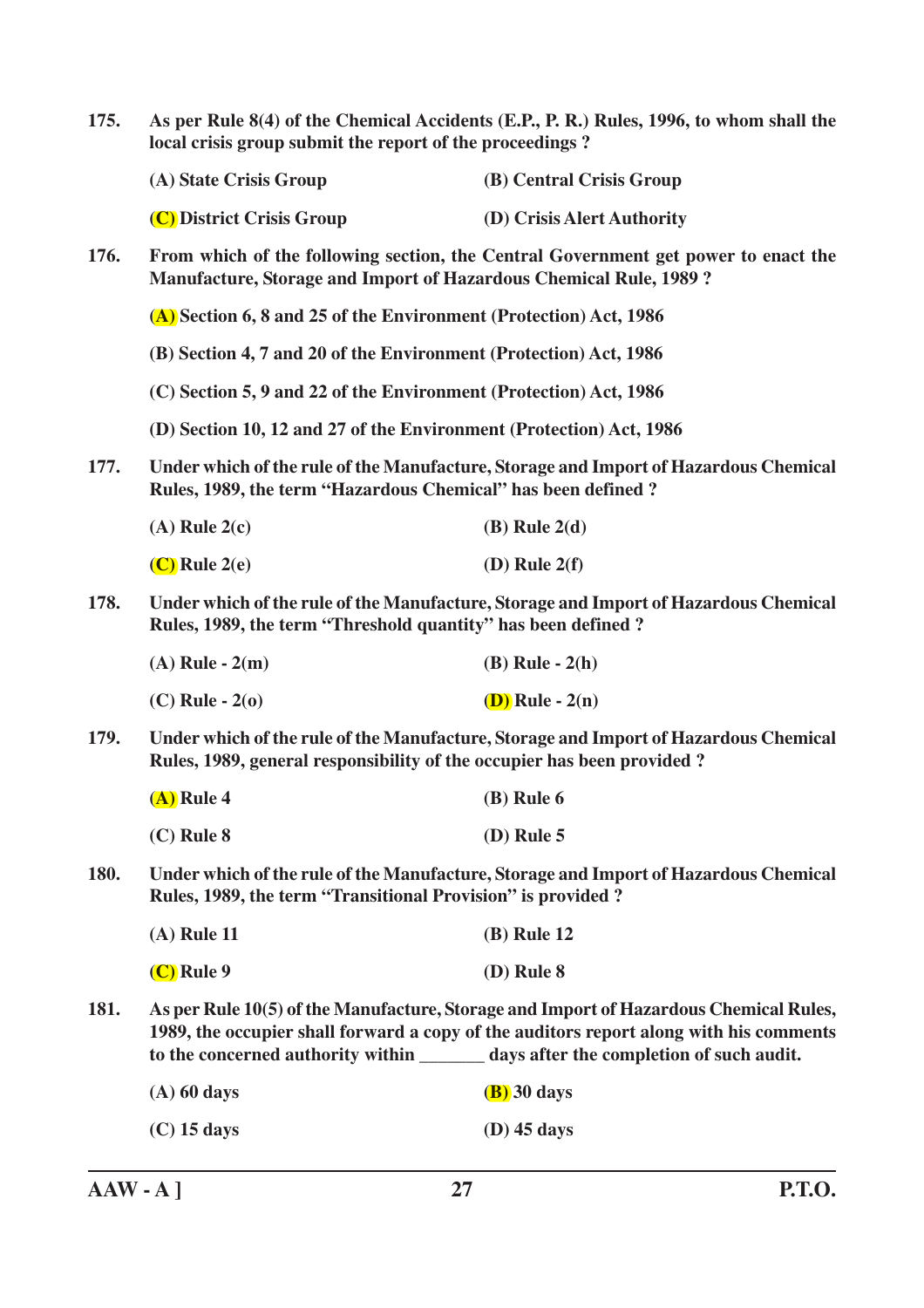| 182. | conducted at least once in every ________ months.                                                                                                                                                                                    | As per the Rule 13(4) of the Manufacture, Storage and Import of Hazardous Chemical<br>Rules, 1989, the occupier shall ensure that a mock drill of the on-site emergency plan is |
|------|--------------------------------------------------------------------------------------------------------------------------------------------------------------------------------------------------------------------------------------|---------------------------------------------------------------------------------------------------------------------------------------------------------------------------------|
|      | (A) Three months                                                                                                                                                                                                                     | (B) Four months                                                                                                                                                                 |
|      | (C) Twelve months                                                                                                                                                                                                                    | <b>(D)</b> Six months                                                                                                                                                           |
| 183. | Under which of the following rule of the Manufacture, Storage and Import of Hazardous<br>Chemical Rules, 1989, the provision with regard to information to be given to person<br>liable to be affected by a major accident is given? |                                                                                                                                                                                 |
|      | $(A)$ Rule 20                                                                                                                                                                                                                        | (B) Rule 11                                                                                                                                                                     |
|      | $(C)$ Rule 15                                                                                                                                                                                                                        | (D) Rule 19                                                                                                                                                                     |
| 184. | Under which of the following rule of the Manufacture, Storage and Import of Hazardous<br>Chemical Rules, 1989, the power of the central government to modify the schedules has<br>been provided?                                     |                                                                                                                                                                                 |
|      | $(A)$ Rule 20                                                                                                                                                                                                                        | (B) Rule 34                                                                                                                                                                     |
|      | $(C)$ Rule 40                                                                                                                                                                                                                        | (D) Rule 29                                                                                                                                                                     |
| 185. | In which of the following rule of the Manufacture, Storage and Import of Hazardous<br>Chemical Rules, 1989, the term "Importer" has been defined?                                                                                    |                                                                                                                                                                                 |
|      | $(A)$ Rule 2(g)                                                                                                                                                                                                                      | $(B)$ Rule $2(f)$                                                                                                                                                               |
|      | $(C)$ Rule $2(e)$                                                                                                                                                                                                                    | $(D)$ Rule $2(i)$                                                                                                                                                               |
| 186. | The payment of wages Act, 1936 extends to ________.                                                                                                                                                                                  |                                                                                                                                                                                 |
|      | (A) Whole of India except State of Jammu and Kashmir                                                                                                                                                                                 |                                                                                                                                                                                 |
|      | (B) Whole of India except the Presidency Towns                                                                                                                                                                                       |                                                                                                                                                                                 |
|      | (C) Whole of India                                                                                                                                                                                                                   |                                                                                                                                                                                 |
|      | (D) Whole of India except the North-East states                                                                                                                                                                                      |                                                                                                                                                                                 |
| 187. | In which of the following Section of the Payment of Wages Act, 1936, the term "Employed<br>Person" has been defined?                                                                                                                 |                                                                                                                                                                                 |
|      | $(A)$ Section 2(i)                                                                                                                                                                                                                   | $(B)$ Section 2(ia)                                                                                                                                                             |
|      | $(C)$ Section 2(ib)                                                                                                                                                                                                                  | $(D)$ Section 2(ic)                                                                                                                                                             |
| 188. | Which of the following is not included under the definition of "Wage" as defined under<br><b>Payment of Wages Act, 1936 ?</b>                                                                                                        |                                                                                                                                                                                 |
|      | (A) any remuneration payable under any award or settlement between the parties or<br>order of a Court.                                                                                                                               |                                                                                                                                                                                 |
|      | (B) any additional remuneration payable under the term of employment.                                                                                                                                                                |                                                                                                                                                                                 |
|      | (C) any sum to which the person employed is entitled under any scheme framed under<br>any law for the time being in force.                                                                                                           |                                                                                                                                                                                 |
|      | (D) any travelling allowance or the value of any travelling concession.                                                                                                                                                              |                                                                                                                                                                                 |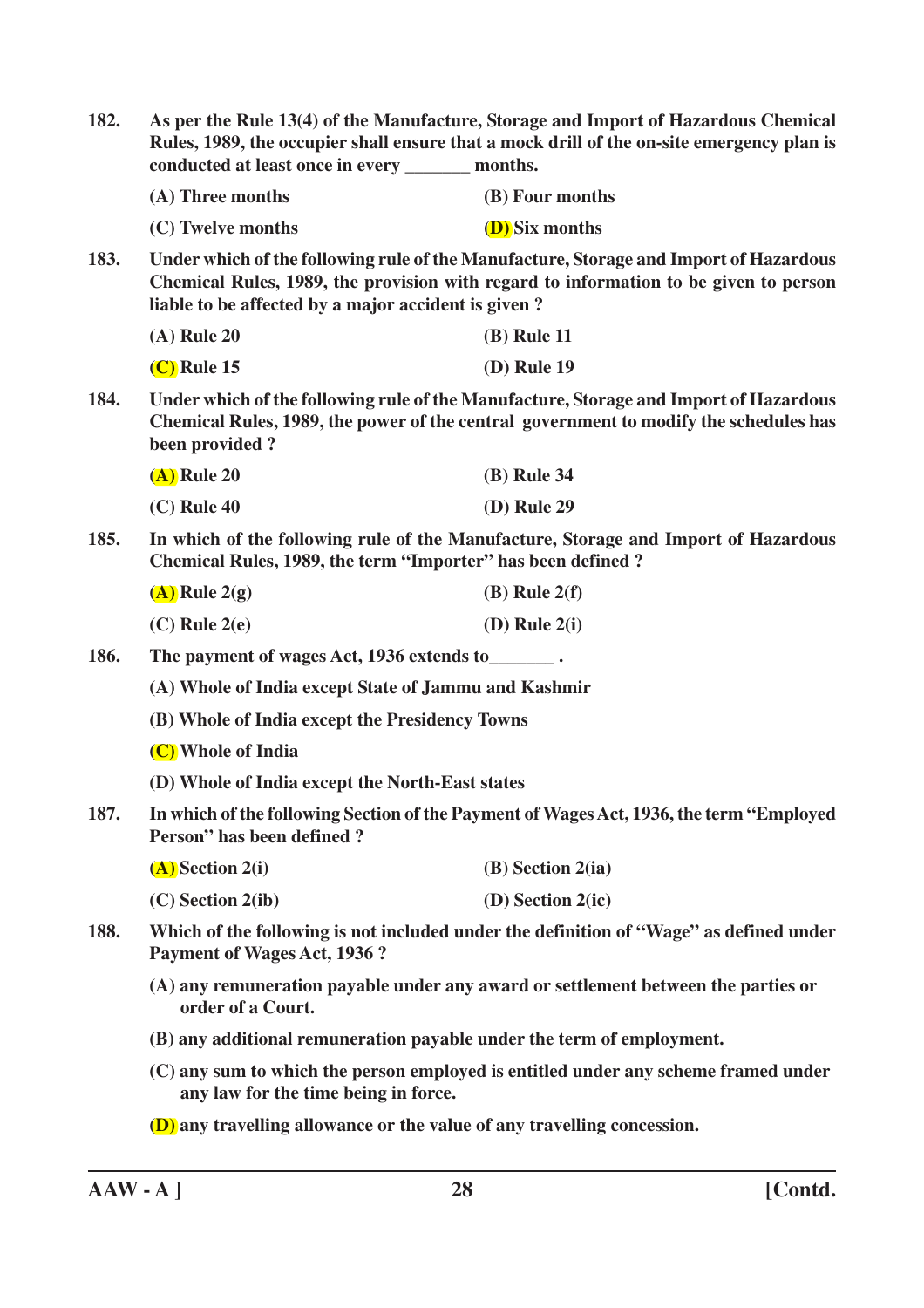**189. As per Section - 5 of the Payment of Wages Act, 1936, any railway factory or industrial or other establishment upon or in which less than one thousand person are employed, wages to all the employee shall be paid before the expiry of the day. (A) First (B) Seventh (C) Forth (D) Tenth 190. Where the employment of any person is terminated by or on behalf of the employer, the wages earned by him shall be paid before the expiry of the \_\_\_\_\_\_\_ working day from the day on which his employment is terminated. (A) second (B) same day (C) seventh (D) fifteenth 191. Under which of the following section the provision regarding payment of wages shall be made in the currency notes and coin is provided ? (A) Section - 10 (B) Section - 8 (C) Section - 9 (D) Section - 6 192. Which of the following is not a part of deduction as specified under Section 7(2) of the Payment of Wages Act, 1936 ? (A) Fine (B) Deductions from absence from duty (C) Suspension allowance (D) Deduction for house-accommodation supplied by the employer 193. As per the provisions of the Payment of Wages Act, 1936, No fine shall be imposed on any employed person, who is under the age of \_\_\_\_\_\_\_ years. (A) Twenty years (B) Twenty one years (C) Fifteen years (D) Eighteen years 194. Under which of the following provision of the Payment of Wages Act, 1936, the provision regarding deduction in absence of duty has been provided ? (A) Section - 9 (B) Section - 10 (C) Section - 11 (D) Section - 12 195. Who shall appoint an inspector, under Section - 14 of the Payment of Wages Act, 1936 ? (A) Central Government (B) High Court (C) Supreme Court (D) State Government 196. Under which of the following Section of the Payment of Wages Act, 1936, a penalty for malicious or vexatious claims has been provided ? (A) Section 13 (B) Section 15 (C) Section 21 (D) Section 19**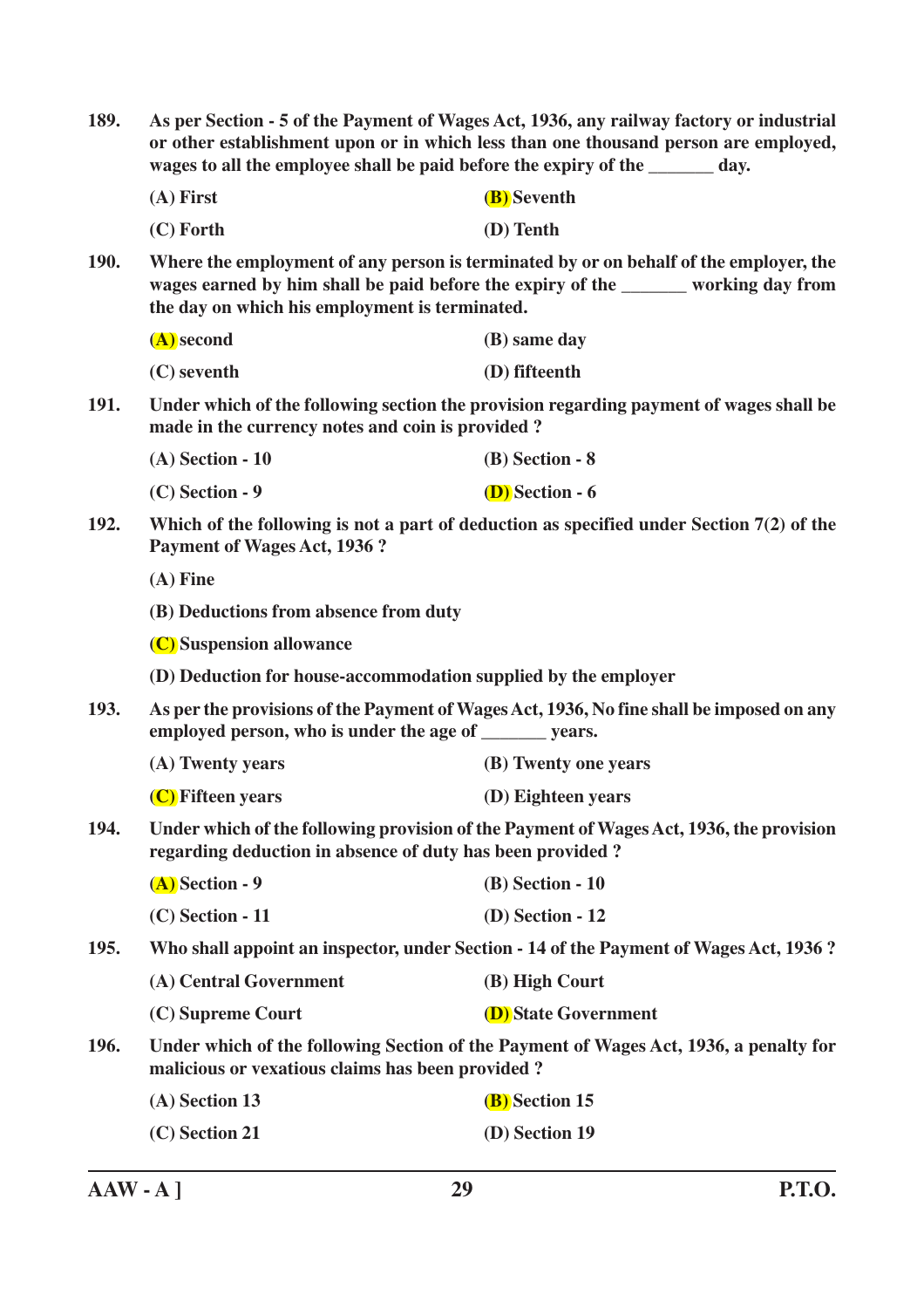| 197.<br>authorities appointed under Section 15 are provided? |                                                                                                                                                                                                     | Under which of the following Section of the Payment of Wages Act, 1936, the powers of                                                                                    |  |
|--------------------------------------------------------------|-----------------------------------------------------------------------------------------------------------------------------------------------------------------------------------------------------|--------------------------------------------------------------------------------------------------------------------------------------------------------------------------|--|
|                                                              | (A) Section 18                                                                                                                                                                                      | (B) Section 19                                                                                                                                                           |  |
|                                                              | (C) Section 20                                                                                                                                                                                      | (D) Section 21                                                                                                                                                           |  |
| <b>198.</b>                                                  | be preferred?                                                                                                                                                                                       | Within how many days an appeal against the order, made under Subsection (2) or<br>Subsection (3) or Subsection (4) of Section - 15 of the Payment of Wages Act, 1936 may |  |
|                                                              | (A) Sixty days                                                                                                                                                                                      | (B) Forty Five days                                                                                                                                                      |  |
|                                                              | (C) Thirty days                                                                                                                                                                                     | (D) Fifteen days                                                                                                                                                         |  |
| <b>199.</b>                                                  | Under the provisions of the Payment of Wages Act, 1936, the "Appropriate Government"<br>for all cases except Railway, Air Transport Services, Mines and Oil Fields means _______.                   |                                                                                                                                                                          |  |
|                                                              | (A) Central Government                                                                                                                                                                              | (B) Territorial Government                                                                                                                                               |  |
|                                                              | (C) State Government                                                                                                                                                                                | (D) None of the above                                                                                                                                                    |  |
| 200.                                                         | Who is the responsible person for the payment of all wages in factories, as per the<br>provisions of the Payment Wages Act, 1936?                                                                   |                                                                                                                                                                          |  |
|                                                              | (A) All directors of the Board                                                                                                                                                                      |                                                                                                                                                                          |  |
|                                                              | (B) Departmental Head                                                                                                                                                                               |                                                                                                                                                                          |  |
|                                                              | (C) General Manager                                                                                                                                                                                 |                                                                                                                                                                          |  |
|                                                              | <b>(D)</b> Manager, who is named as per the provisions of the Act                                                                                                                                   |                                                                                                                                                                          |  |
| 201.                                                         | As per the provisions of the Payment of Wages Act, 1936 the "Wage Period" fixed shall<br>not exceed ___________.                                                                                    |                                                                                                                                                                          |  |
|                                                              | (A) One month                                                                                                                                                                                       | (B) Fifteen days                                                                                                                                                         |  |
|                                                              | (C) Quarterly                                                                                                                                                                                       | (D) Weekly                                                                                                                                                               |  |
| 202.                                                         | For a claim of unauthorised deduction from wages or delay in payment of wages, as per<br>the provisions of the Payment of Wages Act, 1936 the Appropriate Government may<br>appoint $\_\_\_\_\_\$ . |                                                                                                                                                                          |  |
|                                                              | (A) any special court                                                                                                                                                                               |                                                                                                                                                                          |  |
|                                                              | (B) any commissioner for workmen compensation                                                                                                                                                       |                                                                                                                                                                          |  |
|                                                              | (C) any officer of the labour department                                                                                                                                                            |                                                                                                                                                                          |  |
|                                                              | (D) special officer for recovery                                                                                                                                                                    |                                                                                                                                                                          |  |
| 203.                                                         | What are the provisions, under the Payment of Wages Act, 1936, for the wrongful<br>deductions or unpaid wages to the group of unemployed person in the same wage period?                            |                                                                                                                                                                          |  |
|                                                              | (A) All employed person have to file an applications.                                                                                                                                               |                                                                                                                                                                          |  |
|                                                              | <b>(B)</b> A single application may be presented.                                                                                                                                                   |                                                                                                                                                                          |  |
|                                                              |                                                                                                                                                                                                     | (C) Trade union of the employed person should give an application.                                                                                                       |  |
|                                                              | (D) The government officer can file an application for recovery.                                                                                                                                    |                                                                                                                                                                          |  |
|                                                              |                                                                                                                                                                                                     |                                                                                                                                                                          |  |

**AAW - A ] 30 [Contd.**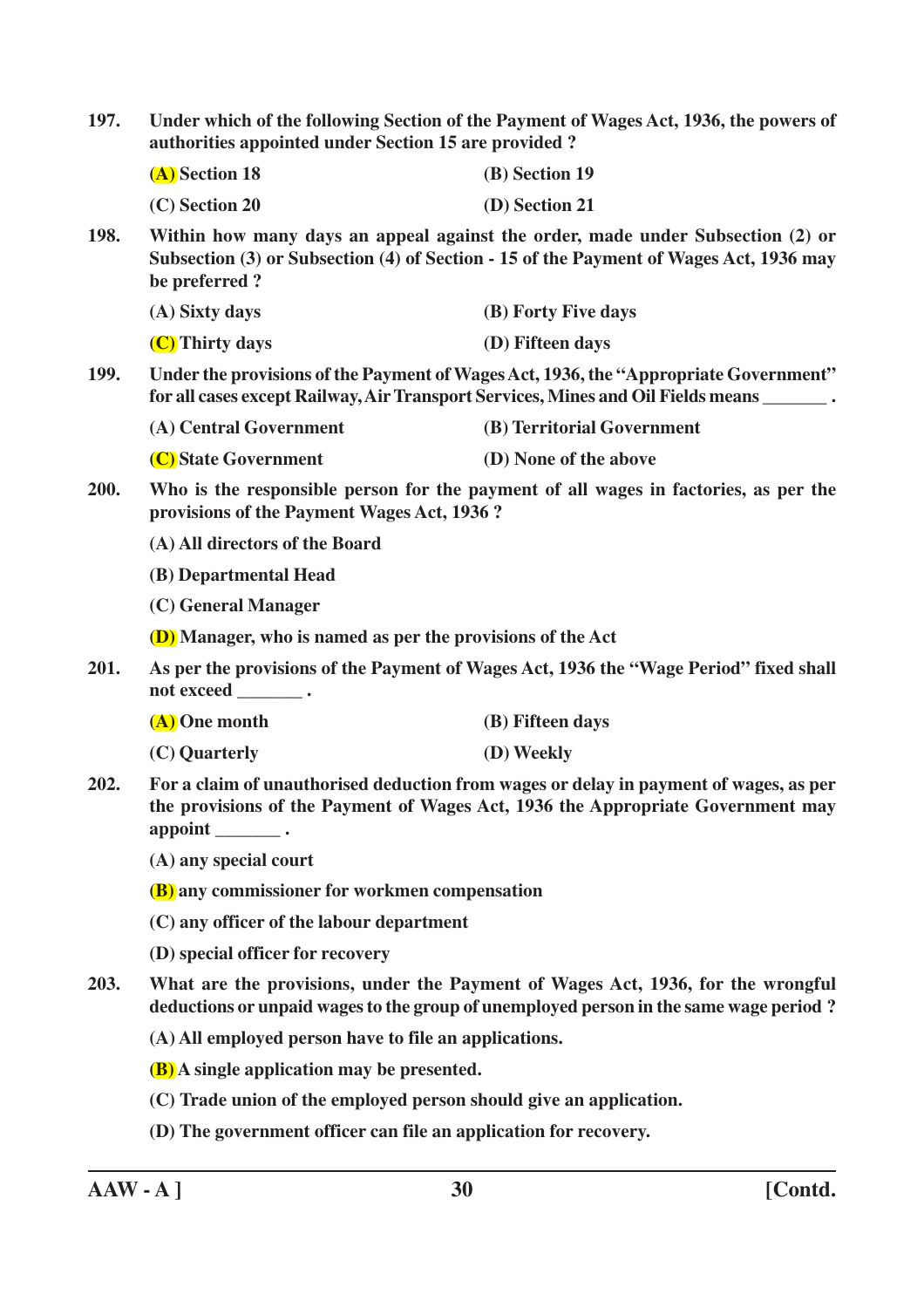- **204. As per the provisions of the Payment of Wages Act, 1936, the power to make rules is vested with the**  $\qquad \bullet$ **.** 
	- **(A) Appropriate Government**
	- **(B) State Government by notification in official gazette.**
	- **(C) Central Government by notification in official gazette.**
	- **(D) Governor of the State.**
- **205. If any contract or agreement made before or after commencement of the Payment of Wages Act, 1936, whereby any employed person has relinquishes any right conferred by this Act.**
	- **(A) Such contract or agreement shall prevail.**
	- **(B) The appropriate Government will decide and direct.**
	- **(C) The Authority under the Act will decide and direct.**
	- **(D) Such contract or agreement shall be considered as null and void.**
- **206. As per the provision of the Payment of Wages Act, 1936 in case of death of the employed person, the payment of an undisbursed wages shall**  $\qquad \bullet$ **.** 
	- **(A) be deposited in the State Bank of India**
	- **(B) be paid to the successor of the deceased**
	- **(C) be paid as per the order of the Civil Court**
	- **(D) be paid to the persons nominated by him as per the provisions of the Act**
- **207. As per the provisions of the Payment of Wages Act, 1936, the property of employer or other persons responsible for the payment of wages \_\_\_\_\_\_\_ .**
	- **(A) may be attached by the Authority under the Act**
	- **(B) Can not be attached by the Authority**
	- **(C) Can be attached by Trade Union only**
	- **(D) None of the above**
- **208. The preamble of the Payment of Wages Act, 1936 confirms to \_\_\_\_\_\_\_ .**
	- **(A) to give wages to employed persons**
	- **(B) to regulate payment of certain classes of employed persons**
	- **(C) to disburse wages weekly**
	- **(D) to disburse wages to the right person**
- **209. On which date, the Maternity Benefit Act, 1961 was enacted ?**
	- **(A) dt : 15-08-1961 (B) dt : 01-11-1963**
	- **(C) dt : 12-12-1961 (D) dt : 26-01-1961**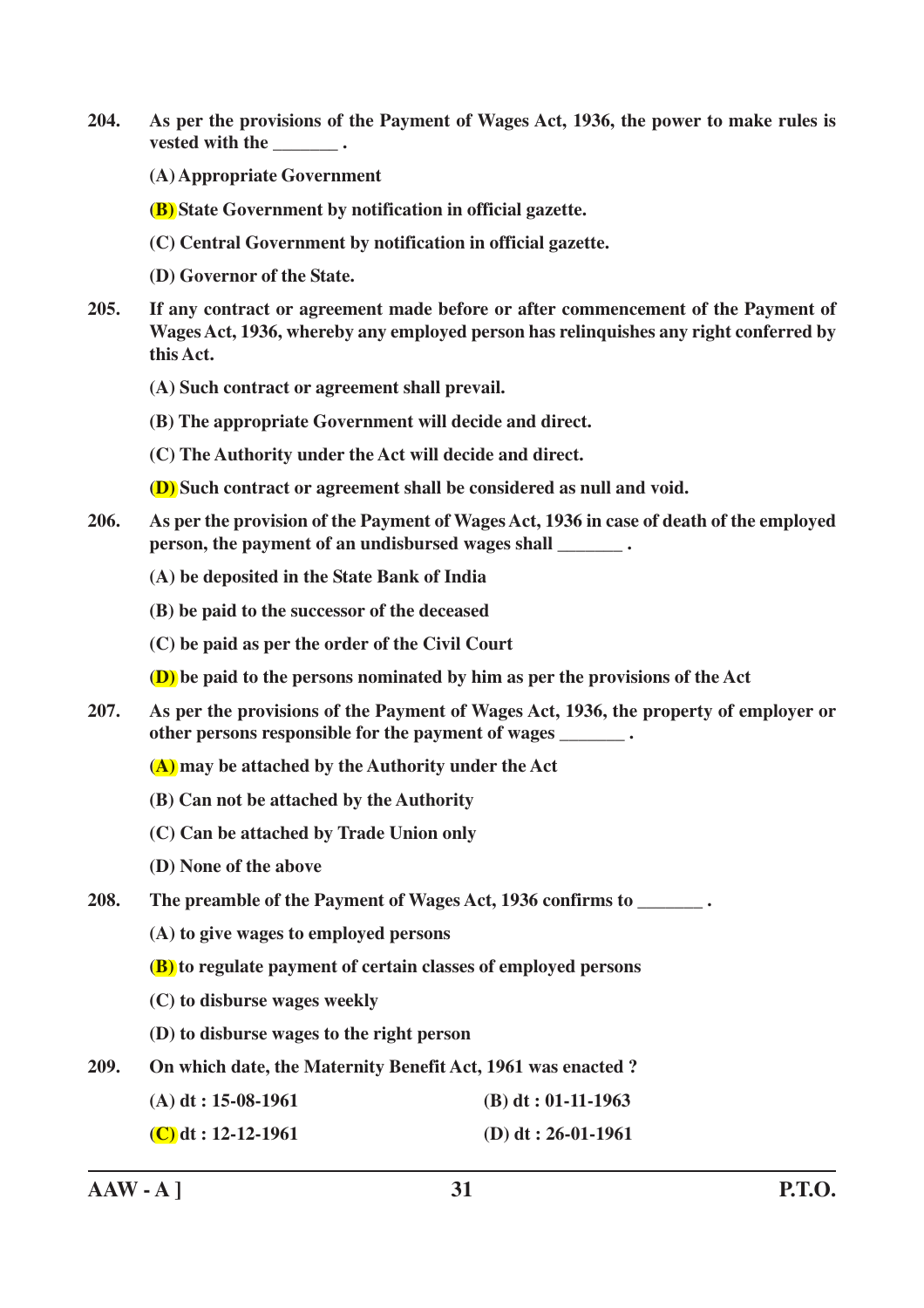- **210. As per the provision of the Maternity Benefit Act, 1961, in case of a woman, who is pregnant, notice for claim of maternity benefit and payment shall state the date from** which she will be absent from work, not being a date earlier than weeks from **the date of her expected delivery.**
	- **(A) Ten weeks (B) Six weeks**
	- **(C) Four weeks (D) Twelve weeks**

**211. The Maternity Benefit Act, 1961 applies to \_\_\_\_\_\_\_ .**

- **(A) All government offices**
- **(B) All educational institutions**
- **(C) All shops and establishments in a state, where Ten or more persons are employed**
- **(D) All industries**
- **212. May the State Government apply the provisions of the Maternity Benefit Act, 1961 to any other establishment ?**
	- **(A) When it deems fit and necessary.**
	- **(B) On the direction or order of High Court.**
	- **(C) If the Trade Union demand for the same.**

**(D) After giving not less than two months notice of its intention of so doing and after approval of the Central Government.**

- **213. Whether a "still born child" is included in the definition of the "Child" under the Maternity Benefit Act, 1961 ?**
	- **(A) A child up to Six years of age**

**(B) Yes**

- **(C) A child up to Fourteen years of age**
- **(D) Any child**
- **214. As per the provisions of the Maternity Benefit Act, 1961, the term "Wages" does not include \_\_\_\_\_\_\_ .**
	- **(A) Incentive bonus**
	- **(B) Overtime earnings**
	- **(C) Money value of the concessional supply of food grains**
	- **(D) Such cash allowances as a woman, is time being entitle**
- **215. As per the provisions of the Maternity Benefit Act, 1961, a woman is prohibited to work**
	- **(A) when she is pregnant**
	- **(B) on her weekly holiday**
	- **(C) during the Six weeks immediately following the day of delivery or her micarriage**
	- **(D) before delivery**

**\_\_\_\_\_\_\_ .**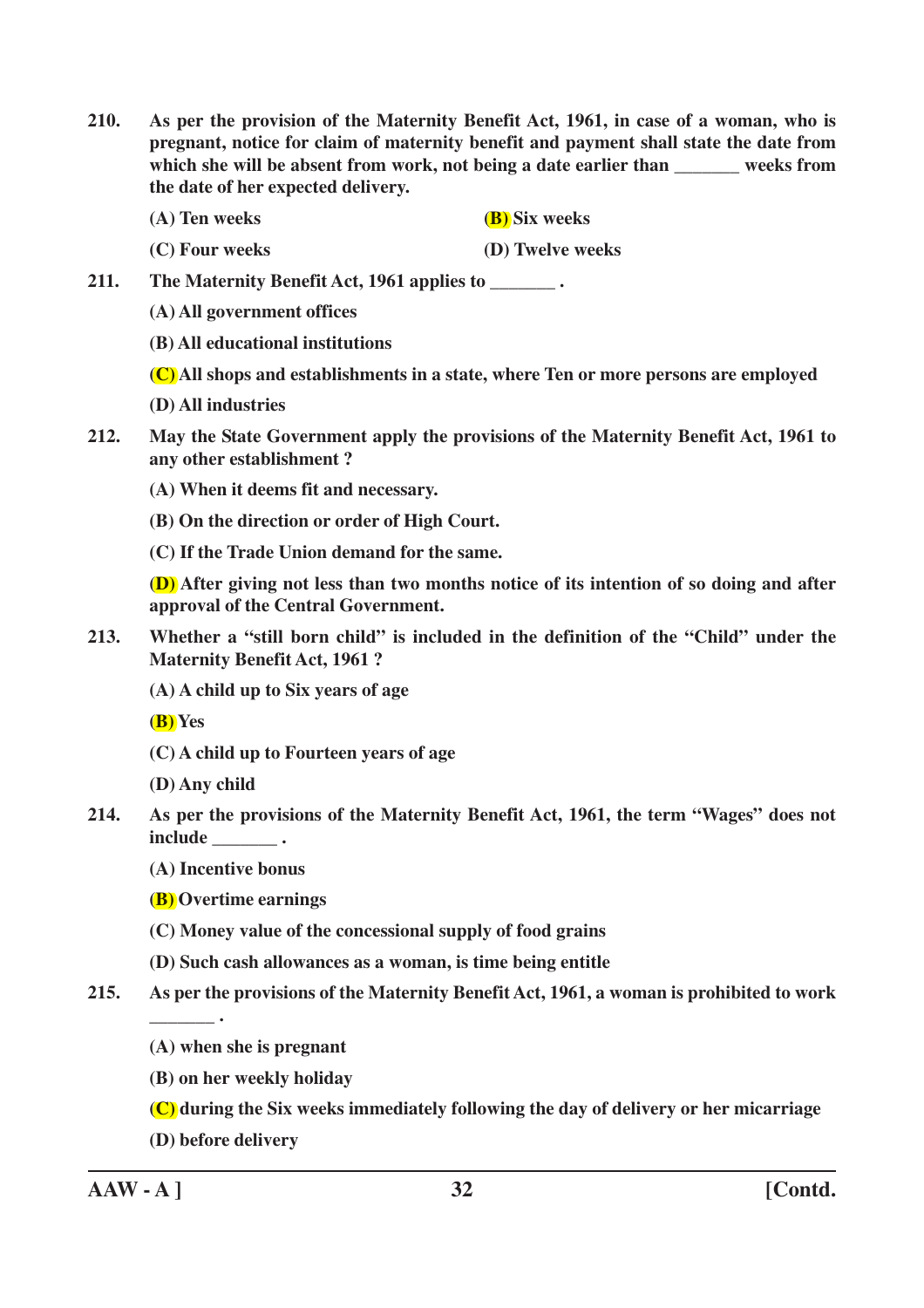- **216. As per the provisions of the Maternity Benefit Act, 1961, no woman shall be entitled to maternity benefits, unless \_\_\_\_\_\_\_ .**
	- **(A) she has completed 240 days working days in service**
	- **(B) she has actually worked in an establishment for a period not less than 80 days from whom she claims maternity benefits**
	- **(C) she has completed her probation period**
	- **(D) she is permanent workman**
- **217. As per the provisions of the Maternity Benefit Act, 1961, the amount of the maternity benefit for the period preceding the date of her accepted delivery shall be paid \_\_\_\_\_\_\_.**
	- **(A) on completion of next wage period**
	- **(B) after the delivery**
	- **(C) in advance on production of proof that she is pregnant**
	- **(D) when she resumes her work after delivery**
- **218. As per the provisions of the Maternity Benefit Act, 1961, if the woman entitled to maternity benefit fails to give notice to her employer** .
	- **(A) she will loose all benefits**
	- **(B) she will get benefits only after the date of delivery**
	- **(C) it will be presumed that she has waived her right for maternity benefit**

**(D) she shall not be disentitled for maternity benefit**

- **219. What are the provisions under the Maternity Benefit Act, 1961, in case of a death of a woman, who is entitled for maternity benefit or any other amount before receiving benefit or amount ?**
	- **(A) Her child will get the benefit**
	- **(B) The employer shall pay such benefit or amount to the person nominated by a deceased woman**
	- **(C) It will be presumed as unclaimed amount**
	- **(D) Employer has to deposit such amount with State Government**
- **220. Under the provisions of the Maternity Benefit Act, 1961, a woman is entitled for leave, in case of miscarriage for a period of \_\_\_\_\_\_\_ .**
	- **(A) One month extra**
	- **(B) Twelve weeks from the date of miscarriage**
	- **(C) Six weeks for the date of miscarriage**
	- **(D) Three months from the date of miscarriage**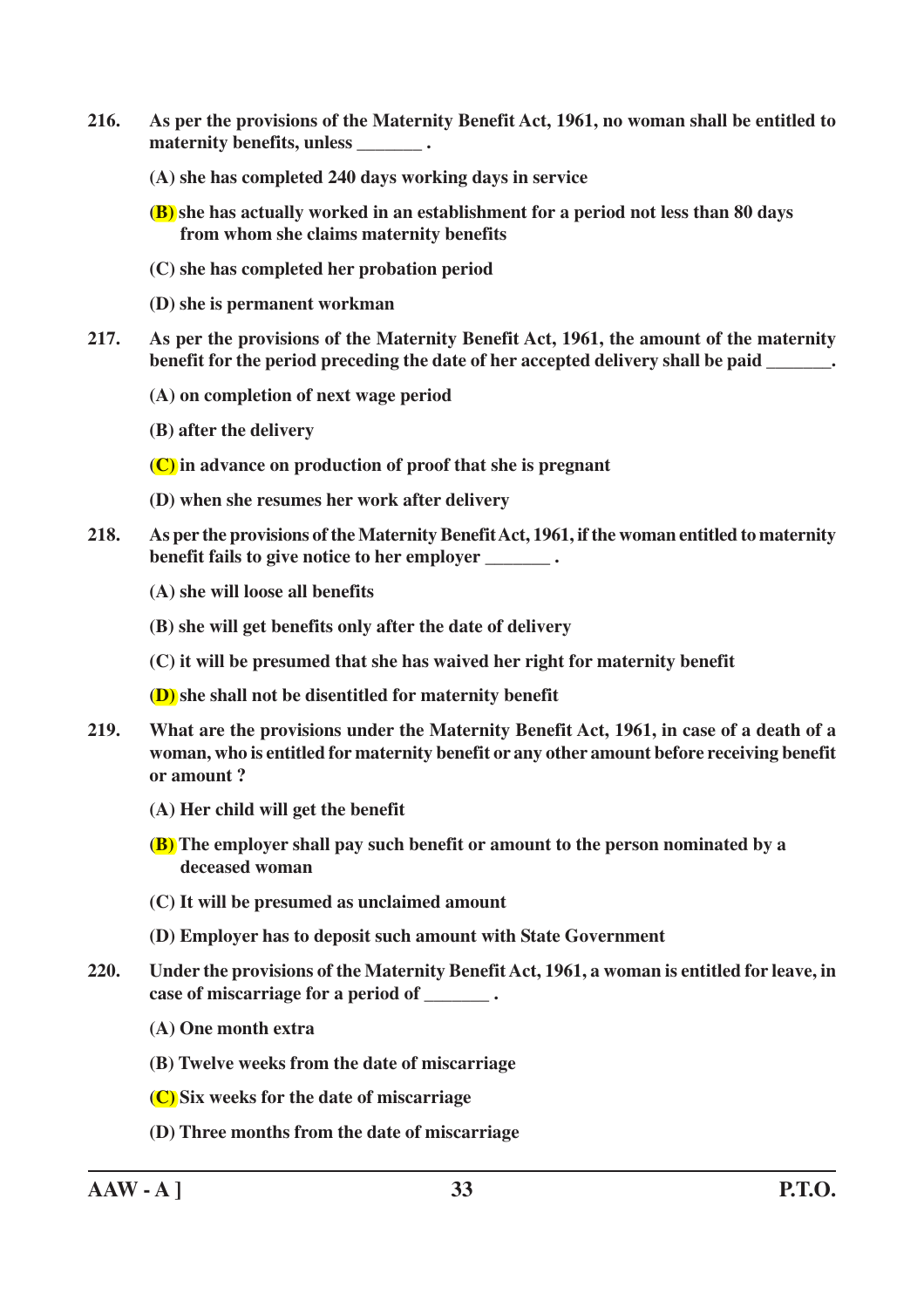- **221. As per the provisions of the Maternity Benefit Act, 1961, the woman who returns to work after such delivery shall be entitled to \_\_\_\_\_\_\_ .**
	- **(A) take rest for two hours from her duty**
	- **(B) take two weekly holidays**
	- **(C) two breaks in addition to interval, for nursing the child**
	- **(D) leave her duty thirty minutes early**
- **222. As per the provisions of the Maternity Benefit Act, 1961, the employer is prohibited to \_\_\_\_\_\_ .**
	- **(A) take resignation from woman entitled for maternity benefit**
	- **(B) take extra work**
	- **(C) discharge or dismiss her during or on account of such absence**
	- **(D) to withheld her wages due**
- **223. What are the provisions under the Maternity Benefit Act, 1961, if after the woman is permitted to absent herself by her employer and if that woman works at any other establishment during authorised absence ?**
	- **(A) She shall be dismissed from her services**
	- **(B) She shall forfeit her claim for maternity benefit for such period**
	- **(C) she will have to face disciplinary actions**
	- **(D) she has to leave the job**
- **224. Under which of the following section of the Maternity Benefit Act, 1961, an appointment of inspector has been done ?**
	- **(A) Section 13 (B) Section 14**
	- **(C) Section 16 (D) Section 15**
- **225. Under which of the following section of the Maternity Benefit Act, 1961, provision of "Nursing break" is provided ?**

| (A) Section 11   | (B) Section 10 |
|------------------|----------------|
| $(C)$ Section 15 | (D) Section 17 |

**226. Under which precision of the Maternity benefit Act, 1961, The "Application of the Act is provided" ?**

| (A) Section 2 | (B) Section 3     |
|---------------|-------------------|
| (C) Section 4 | $(D)$ Section 4-A |

**227. Which of the following in not considered as "Establishment" under section 3(e) of the Maternity benefit Act, 1961 ?**

| (A) Factory | (B) Shop                  |
|-------------|---------------------------|
| $(C)$ Mine  | <b>(D)</b> Household work |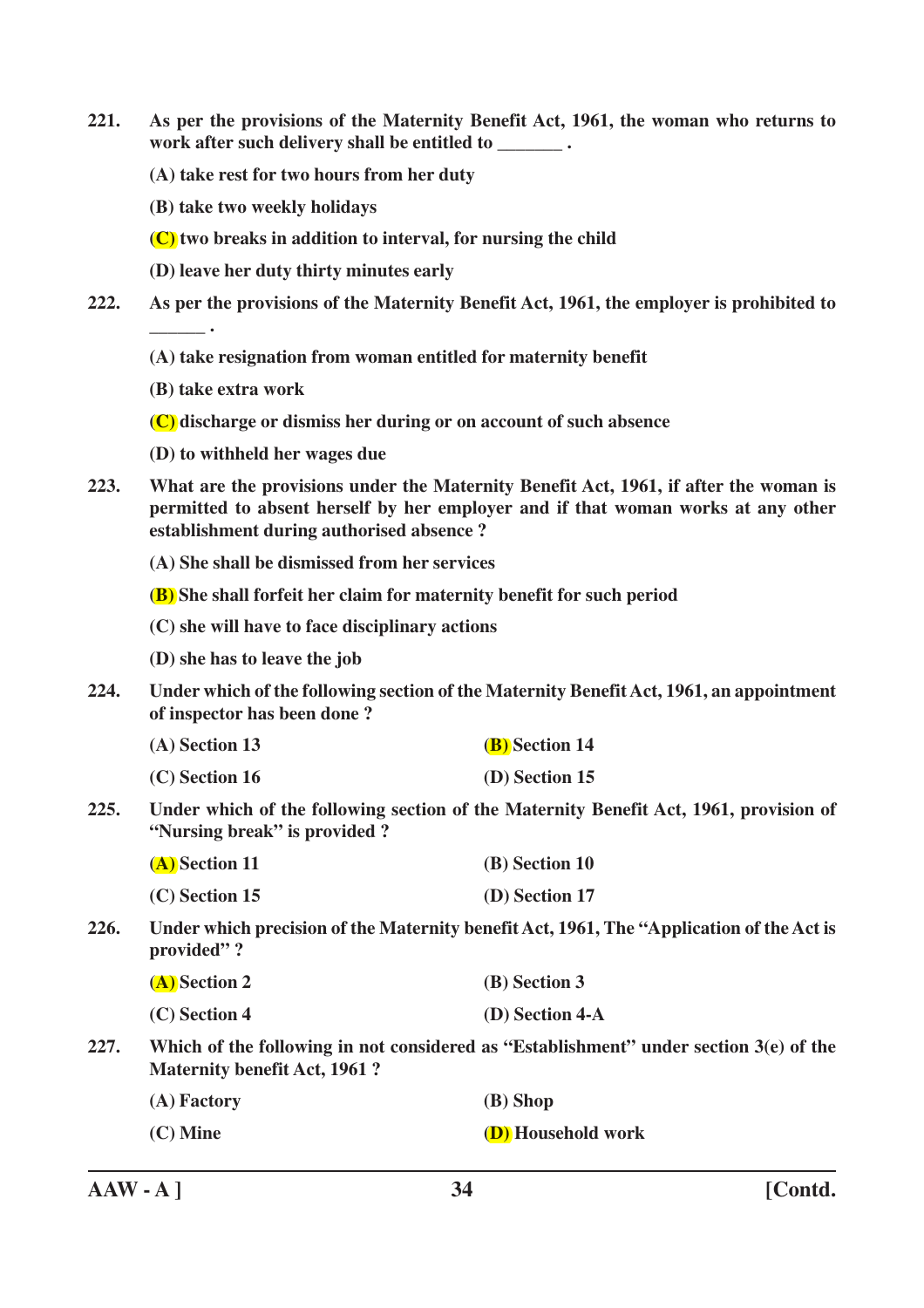**228. Under which of the following section of the maternity benefit Act, 1961, the precision of "Payment of Medical Bonus" is provided ?**

| $(A)$ Section - 10 | <b>(B)</b> Section - 8 |
|--------------------|------------------------|
| $(C)$ Section - 9  | $(D)$ Section - 7      |

**229. When the buildings and other construction workers (Regulation of Employment and conditions of service) Act, 1996 came into force ?**

| $(A)$ dt : 01-03-1996 | $(B) dt : 05-06-1996$ |
|-----------------------|-----------------------|
| $(C)$ dt : 06-04-1996 | (D) dt: $12-08-1996$  |

- **230. The buildings and other construction workers (Regulation of Employment and conditions of service) Act, 1996 extends to \_\_\_\_\_\_\_ ?**
	- **(A) Whole of India except Jammu and Kashmir**
	- **(B) Whole of India**
	- **(C) Whole of India except Manipur and Nagaland**
	- **(D) Whole of India except Sikkim**
- **231. How many building workers shall be employed for the application of the buildings and other construction workers (Regulation of employment and conditions of service) Act, 1996 ?**

**(A) Ten or more workers on any day of preceding twelve months.**

- **(B) Five of more workers on any day of preceding twelve months.**
- **(C) Fifteen or more workers on any day of preceding twelve months.**
- **(D) Twenty or more workers on any day of preceding twelve months.**
- **232. Which authority has power to constitute central Advisory committee under Section 3 of the buildings and other construction workers (Regulations of employment and conditions of service) Act, 1996 ?**

| (A) State Government | <b>(B)</b> Central Government |
|----------------------|-------------------------------|
|----------------------|-------------------------------|

- **(C) Judiciary (D) Executive Magistrate**
- **233. When shall an employer applies for registration of establishments under the buildings and other construction workers (Regulation of employment and conditions of service) Act, 1996 ?**
	- **(A) Within period of thirty days from commencement of the Act.**
	- **(B) Within period of sixty days from commencement of the Act.**
	- **(C) Within period of ninety days from commencement of the Act.**
	- **(D) Within period of ten days from commencement of the Act.**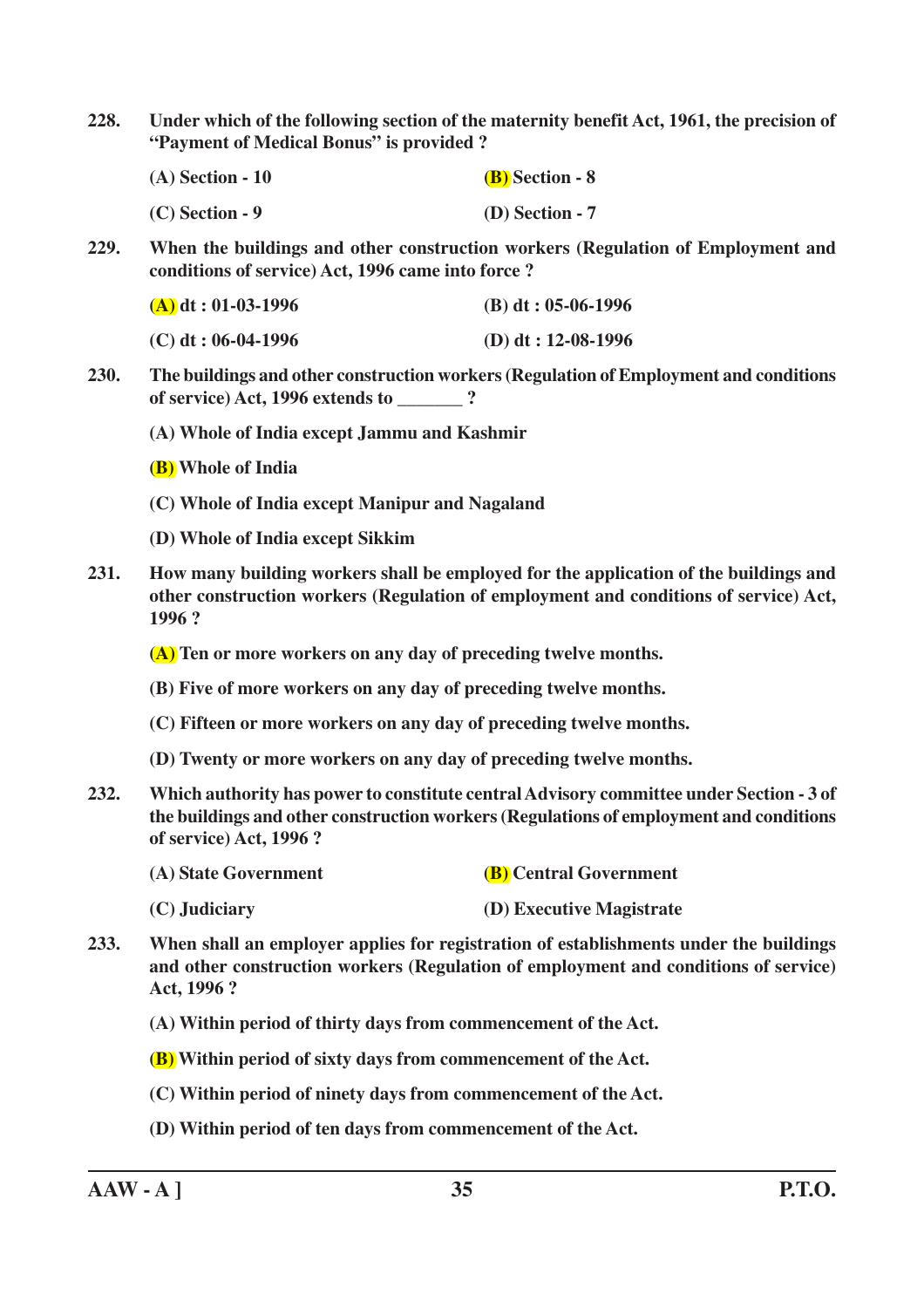**234. Any change in ownership or management after the registration of an establishment shall be intimated to registering authorities within \_\_\_\_\_\_\_ days of such change, under the building and other construction workers (Regulation of employment and conditions of service) Act, 1996 ?**

| (A) Thirty days | (B) Twenty days |
|-----------------|-----------------|
| (C) Ninety days | (D) Sixty days  |

**235. Any person aggrieved by an order made under Section 8 may within \_\_\_\_\_\_\_ days prefer and appeal to the appellate officer from the date on which the order is communicated to him ?**

| $(A)$ Ten days | <b>(B)</b> Thirty days |
|----------------|------------------------|
| (C) Sixty days | (D) Ninety days        |

**236. Who is a beneficiary under Section 12 of the buildings and other construction workers (Regulation of employment and conditions of service) Act, 1996 ?**

**(A) a building worker registered under Section - 12**

- **(B) Children of building worker only**
- **(C) all the dependents of building workers only**
- **(D) legal heir of building worker only**
- **237. Under which of the following Section of the buildings and other construction workers (Regulation of employment and conditions of service) Act, 1996 the term "Building or other construction work" has been defined ?**

| $(A)$ Section 2(b) | (B) Section $2(c)$ |
|--------------------|--------------------|
|--------------------|--------------------|

**(C) Section 2(d) (D) Section 2(e)**

**238. What is the meaning of the term "Director General", as per the provision of Section 2(h) of the building and other construction workers (Regulation of employment and conditions of service) Act, 1996 ?**

| (A) Director General of the Factory | <b>(B)</b> Director General of inspection |
|-------------------------------------|-------------------------------------------|
|                                     |                                           |

- **(C) Director General of company (D) Director General of building**
- **239. Under which of the following Section of the buildings and other construction workers (Regulation of employment and conditions of service) Act, 1996 the term "Employer" has been defined ?**

| $(A)$ Section 2(i) | $(B)$ Section 2(j) |
|--------------------|--------------------|
| $(C)$ Section 2(k) | $(D)$ Section 2(1) |

**240. Who shall constitute "State welfare fund" as per the provision of the buildings and other construction workers (Regulation of employment and conditions of service) Act, 1996 ?**

**(A) Welfare committee of the centre (B) Central government**

**(C) State government (D) Welfare board of the centre**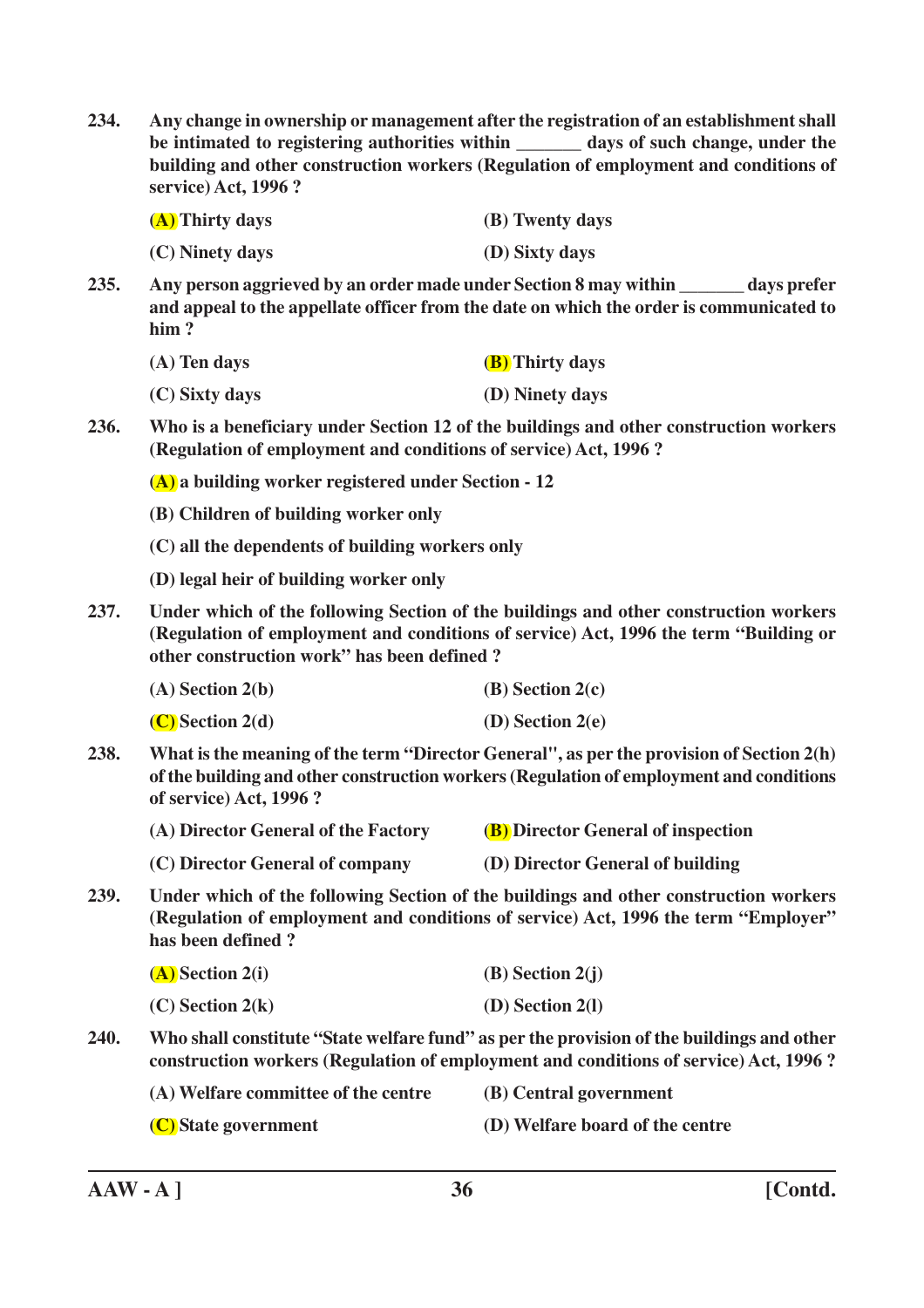| 241. | What is the meaning of the term "Certifying surgeon", under the Gujarat State Physically<br>Handicapped persons (Employment in factories) Act, 1982?                                               |                                                                                                                                                                                                                                 |  |
|------|----------------------------------------------------------------------------------------------------------------------------------------------------------------------------------------------------|---------------------------------------------------------------------------------------------------------------------------------------------------------------------------------------------------------------------------------|--|
|      | (A) Certifying surgeon appointed under section 9 of the factories Act, 1948                                                                                                                        |                                                                                                                                                                                                                                 |  |
|      | (B) Certifying surgeon appointed under section 37 of the industrial disputes Act, 1942                                                                                                             |                                                                                                                                                                                                                                 |  |
|      | (C) Certifying surgeon appointed under section 10 of the factories Act, 1948                                                                                                                       |                                                                                                                                                                                                                                 |  |
|      | (D) Certifying surgeon appointed under section 28 of the industrial disputes Act, 1942                                                                                                             |                                                                                                                                                                                                                                 |  |
| 242. |                                                                                                                                                                                                    | As per the provisions of the Gujarat state physically handicapped person (Employment<br>in factories) Act, 1982, "Person registered as physical handicap" means the physical<br>handicap person whose name is registered with ? |  |
|      | (A) Employment exchange                                                                                                                                                                            | (B) Registered doctors                                                                                                                                                                                                          |  |
|      | (C) Government hospitals                                                                                                                                                                           | (D) Central Government                                                                                                                                                                                                          |  |
| 243. | Under which of the following section of the Gujarat state physically handicapped person<br>(Employment in factories) Act, 1982, the term "Physically handicapped person" has been<br>defined?      |                                                                                                                                                                                                                                 |  |
|      | $(A)$ Section 2(g)                                                                                                                                                                                 | $(B)$ Section 2(f)                                                                                                                                                                                                              |  |
|      | $(C)$ Section 2(h)                                                                                                                                                                                 | (D) Section $2(e)$                                                                                                                                                                                                              |  |
| 244. | who is handicapped?                                                                                                                                                                                | Under which of the following section of the Gujarat state physically handicapped person<br>(Employment in factories) Act, 1982 "Certificate of fitness" has been granted to the person                                          |  |
|      | (A) Section 7                                                                                                                                                                                      | (B) Section 9                                                                                                                                                                                                                   |  |
|      | (C) Section 6                                                                                                                                                                                      | <b>(D)</b> Section 5                                                                                                                                                                                                            |  |
| 245. | Under which of the following provision of the Gujarat state physically handicapped person<br>(Employment in factories) Act, 1982, who will pay the required fee for the certificate of<br>fitness? |                                                                                                                                                                                                                                 |  |
|      | (A) Person who is handicapped                                                                                                                                                                      |                                                                                                                                                                                                                                 |  |
|      | (B) Legal guardian of the handicapped person                                                                                                                                                       |                                                                                                                                                                                                                                 |  |
|      | (C) State government                                                                                                                                                                               |                                                                                                                                                                                                                                 |  |
|      | (D) Occupier                                                                                                                                                                                       |                                                                                                                                                                                                                                 |  |
| 246. | Under which of the following section of the Gujarat state physically handicapped person<br>(Employment in factories) Act, 1982, the powers and duties of the inspector has been<br>provided?       |                                                                                                                                                                                                                                 |  |
|      | (A) Section 19                                                                                                                                                                                     | (B) Section 7                                                                                                                                                                                                                   |  |
|      | $(C)$ Section 17                                                                                                                                                                                   | (D) Section 9                                                                                                                                                                                                                   |  |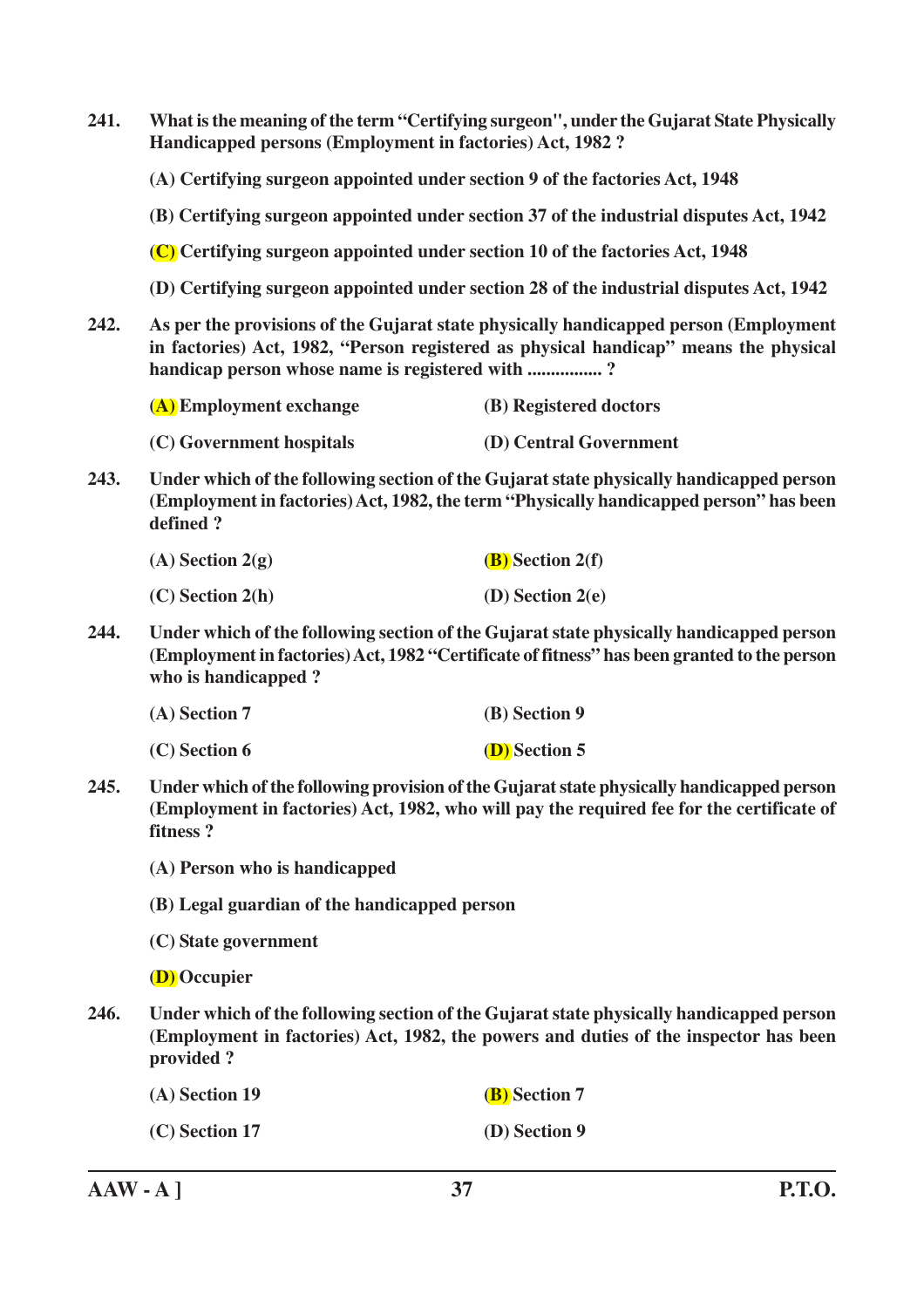| 247. | Under section 9 of the Gujarat state physically handicapped person (Employment in<br>factories) Act, 1982, an occupier who is not following any of the provisions of the Act,             |                        |
|------|-------------------------------------------------------------------------------------------------------------------------------------------------------------------------------------------|------------------------|
|      | (A) Imprisonment which max extent to six months or fine which may extent to 1000<br>Rupees or both.                                                                                       |                        |
|      | (B) Imprisonment which may extent to three months or fine which may extent to 100<br>Rupees or both.                                                                                      |                        |
|      | (C) Imprisonment which may extent to two months or fine which may extent to 500<br>Rupees of both.                                                                                        |                        |
|      | (D) Imprisonment which may extent to one month or fine which may extent to 3000<br>Rupees of both.                                                                                        |                        |
| 248. | Under section 11 of the Gujarat state physically handicapped person (Employment in<br>factories) Act, 1982 the court shall take cognisance after the previous sanction of the<br>$\sim$ 2 |                        |
|      | $(A)$ High court                                                                                                                                                                          | (B) Supreme court      |
|      | $(C)$ Inspector                                                                                                                                                                           | (D) Central Government |
| 249. | When the Gujarat state physically handicapped person (Employment in factories)<br>Act, 1982, received the assent of the president of India?                                               |                        |
|      | $(A) dt : 21-02-1982$                                                                                                                                                                     | $(B)$ dt; 19-02-1982   |
|      | $(C)$ dt; 28-02-1982                                                                                                                                                                      | (D) dt: $16-02-1982$   |
| 250. | Under which of the following section of the Gujarat state physically handicapped person<br>(Employment in factories) Act, 1982 the term "New factory" has been defined ?                  |                        |
|      | $(A)$ Section 2(d)                                                                                                                                                                        | $(B)$ Section 2(f)     |
|      | $(C)$ Section 2(e)                                                                                                                                                                        | (D) Section $2(g)$     |
| 251. | As per the provisions of the Gujarat payment of unemployment allowances to workmen<br>(in factories) Act, 1982, the term "Badli workman" means ?                                          |                        |
|      | (A) Who is employed in place of another workman who is temporarily absent                                                                                                                 |                        |
|      | (B) Who is not permanent workman                                                                                                                                                          |                        |
|      | (C) Workman who is changed everyday                                                                                                                                                       |                        |
|      | (D) Outside workman                                                                                                                                                                       |                        |
| 252. | As per the provisions of the Gujarat payment of unemployment allowance to workman<br>(In factories) Act, 1981, the definition of "Factory" excludes ?                                     |                        |
|      | (A) Government factories                                                                                                                                                                  |                        |
|      | (B) Non registered factories                                                                                                                                                              |                        |
|      | (C) Factories where the central government is appropriate government                                                                                                                      |                        |
|      | (D) Private factories                                                                                                                                                                     |                        |

**AAW - A ] 38 [Contd.**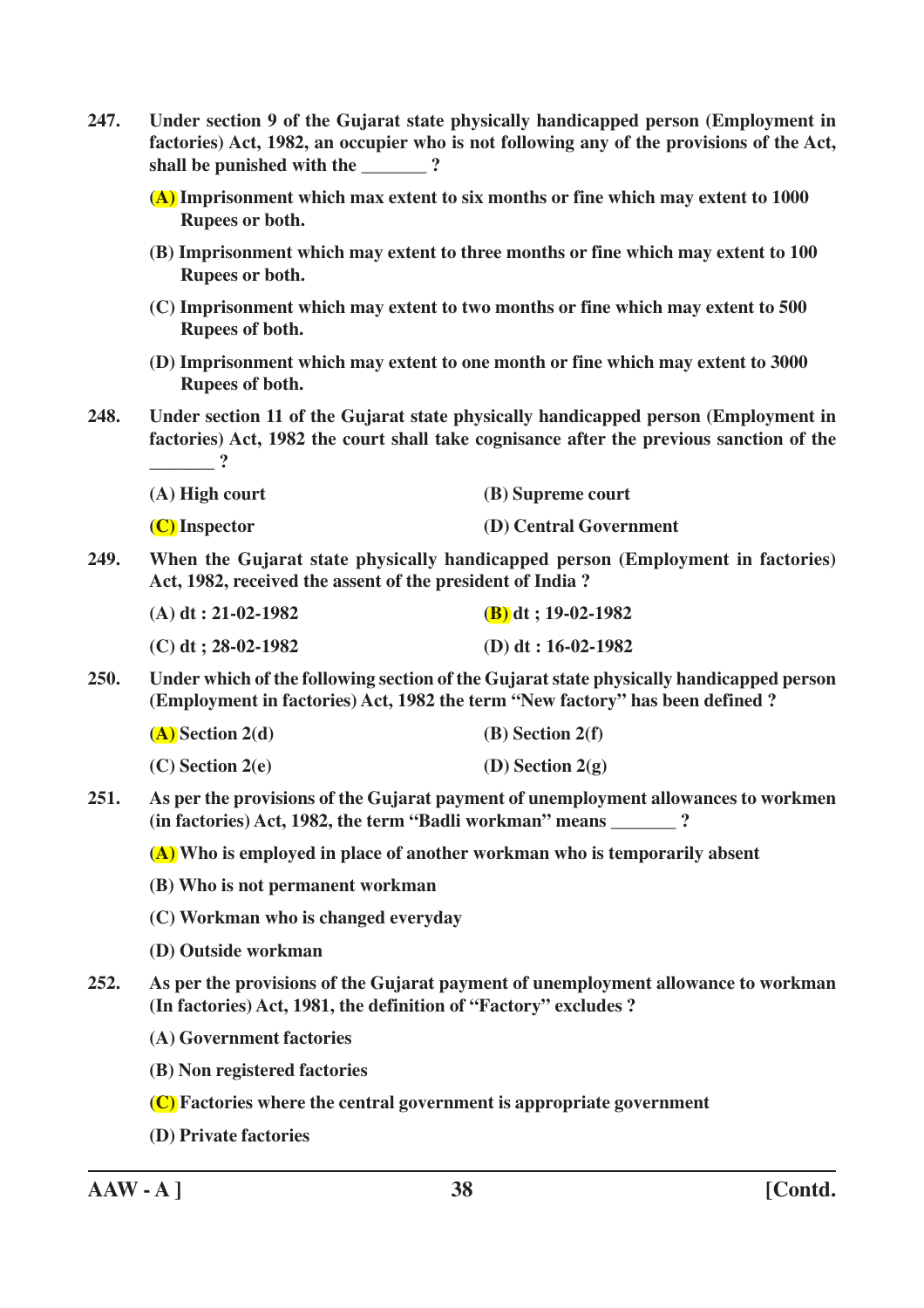**253. As per the provisions of the Gujarat payment of unemployment allowance to workman (in factories) Act, 1981, unemployment allowance is to be paid when the employer fails, refuses or is unable to provide employment on any day due to**  $\cdot$  ?

**(A) Reduction of not less than 25% of the maximum demand of electrical energy**

- **(B) Closure of factory due to shortage of raw material**
- **(C) Lock out declared in the factory**
- **(D) for any reason of failure to give employment**
- **254. As per the provisions of the Gujarat payment of unemployment Allowance to workman (In factories) Act, 1981, "Temporary workman" means \_\_\_\_\_\_\_ ?**
	- **(A) All workmen of factory other than permanent**
	- **(B) Who has not completed to 240 working day in the last year**
	- **(C) Who is a Badli workman**

**(D) Who is employed temporarily with temporary increase in work**

- **255. As per the provisions of the Gujarat payment of unemployment allowance to workman (In factories) Act, 1981, "Permanent workman" means \_\_\_\_\_\_\_ ?**
	- **(A) Who has completed 240 working days in the last year**
	- **(B) Who has been employed on permanent basis and whose appointment has been confirmed in writing**
	- **(C) All workman of the factories**
	- **(D) Who is entitled for unemployment allowance**
- **256. As per the provisions of the Gujarat payment of unemployment allowance to workmen (in factories) Act, 1981, the workman is deprived of unemployment allowances if \_\_\_\_\_\_\_?**

**(A) He refuses to accept any alternative employment in the same factory**

- **(B) He is on Sick leave**
- **(C) He has resigned**
- **(D) The employer is not willing to give him the allowance**
- **257. As per the provisions of the Gujarat payment of unemployment allowance to workmen (in factories) Act, 1981, the workman is entitled for unemployment allowances for maximum days is to be counted as**  $\cdot$  **?**

**(A) Equal to the average of the total number of days in each month of last one year**

- **(B) 240 days in year**
- **(C) Days of his attendance of the last month**
- **(D) One day for every twenty working day**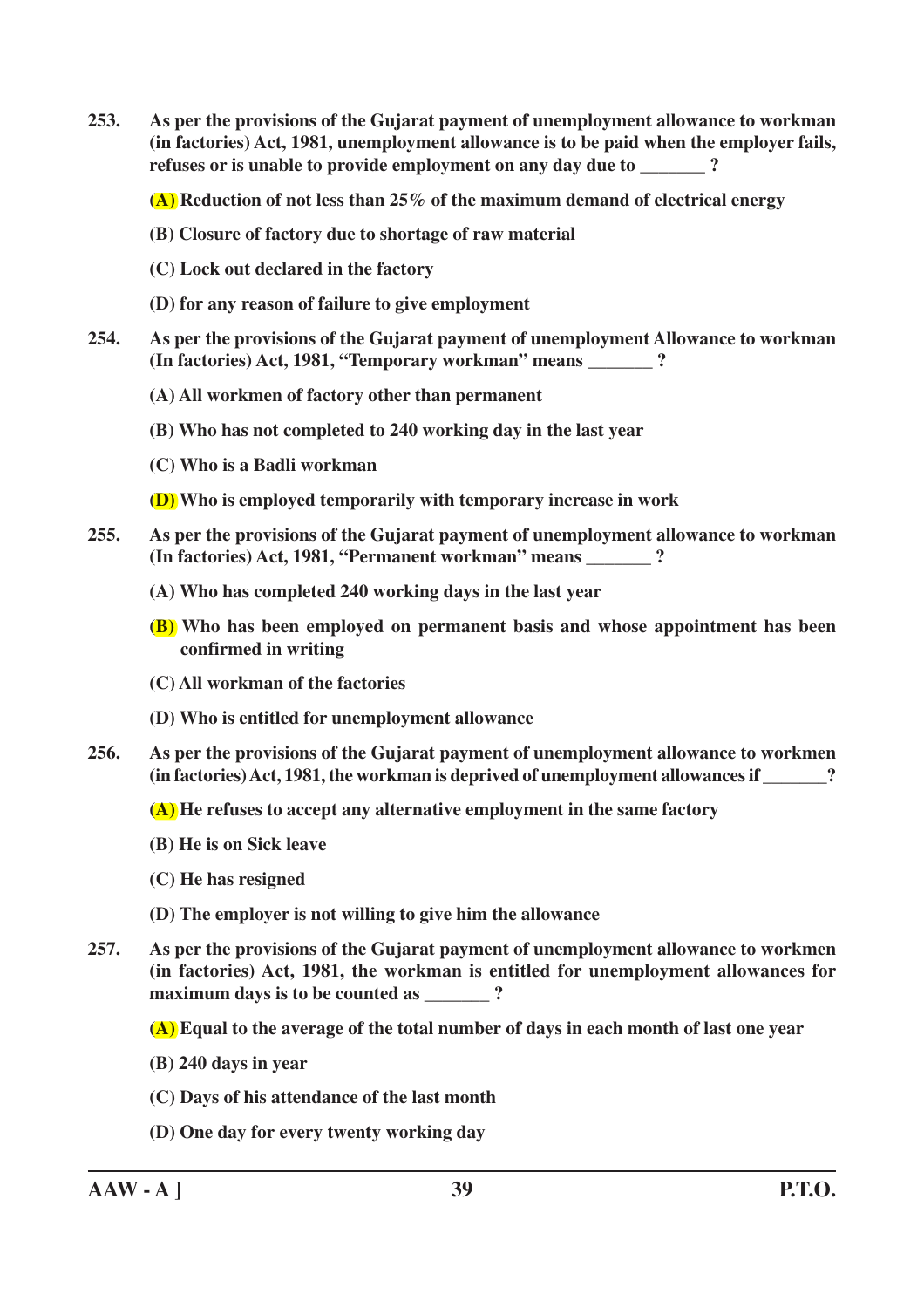**258. What are the provisions under the Gujarat payment of unemployment allowance to workman (in factories) Act, 1981, for recovery of money of unemployment allowances due from employer in case of death of a workman ?**

**(A) His advocate can recover**

**(B) His assignee or heirs may make an application to the state government**

**(C) The trade union of which he was a member can recover**

**(D) His borrower can recover**

**259. What is the normal time limit for making an application for recovery under the provisions of the Gujarat payment of unemployment allowance to workmen (in factories) Act, 1981 ?**

**(A) At any time but within 30 days**

**(B) One year from the date on which the money became due**

**(C) End of the financial year**

**(D) No time limit is prescribed**

**260. As per the provisions of the Gujarat payment of unemployment allowance to workmen (in factories) Act, 1981, the authority hearing an application for recovery of money due from employer shall issue certificate for that amount to the collector \_\_\_\_\_\_\_ .**

**(A) within thirty days of the application**

**(B) after the fees for filing application paid**

**(C) after the publication in the official gazette of the state government**

**(D) after the employer has been given an opportunity to show cause why he has not paid**

- **261. What are the provisions regarding "Filing up at vacancy" under which of the Gujarat safety officers, Duties qualifications and service conduct rules, 1983 ?**
	- **(A) Rule 3 (B) Rule 5**
	- **(C) Rule 6 (D) Rule 4**
- **262. Under which of the following rule the duties of the safety officer has been provided, under the Gujarat safety officers duties qualification and service conduct rules, 1983 ?**

| $(A)$ Rule 5 | <b>(B)</b> Rule 6 |
|--------------|-------------------|
|              |                   |

**<sup>(</sup>C) Rule 7 (D) Rule 8**

**263. As per the schedule to the Gujarat safety officers duties qualification and service conduct rules, 1983, when there are 1501-3000 workers working in the factory, how many safety officers are required ?**

| $(A)$ Two | (B) Three |
|-----------|-----------|
|-----------|-----------|

```
(C) Four (D) Five
```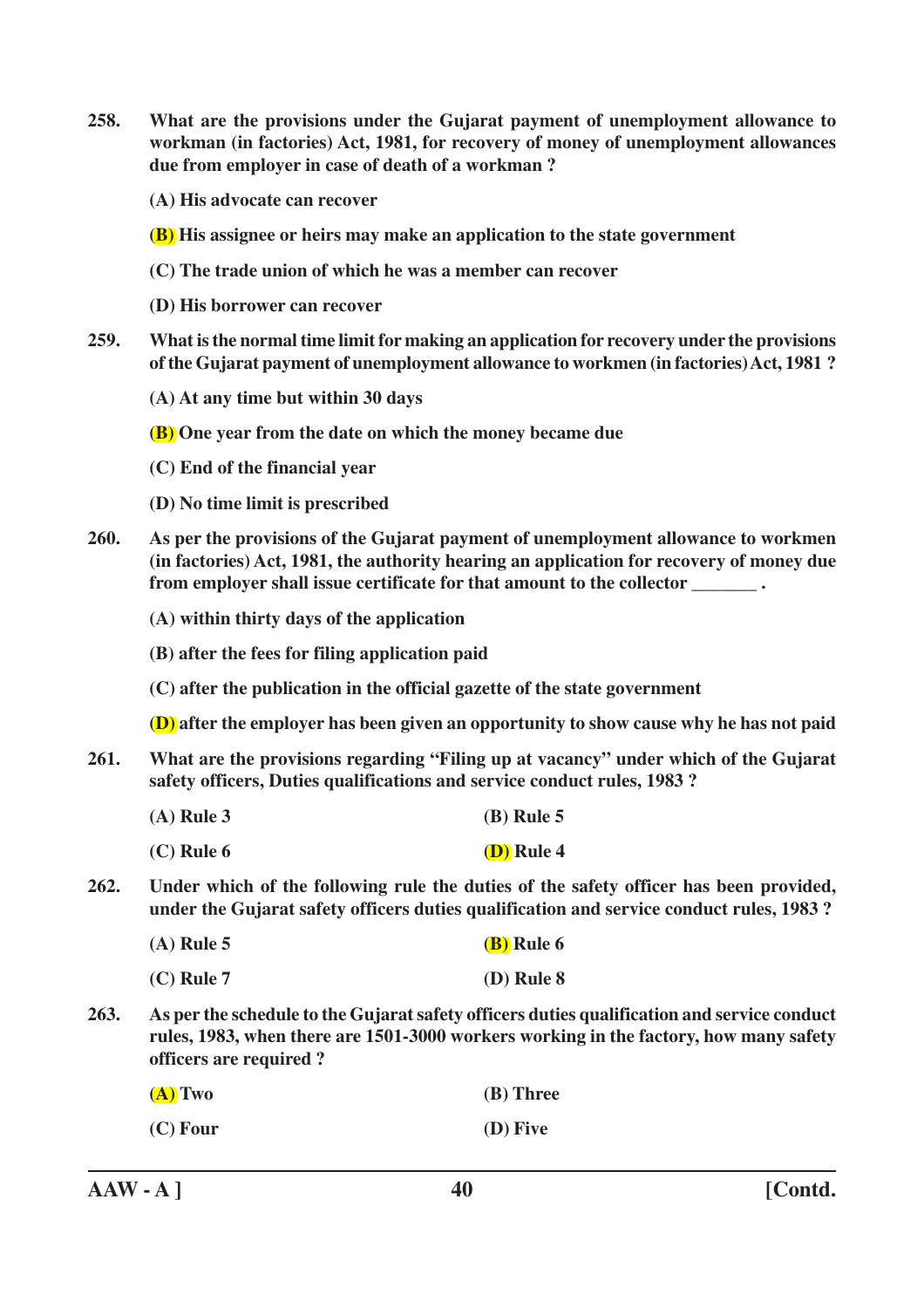**264. As per the Gujarat safety officers, duty, qualifications and service conduct rules, 1983, a person may be continued as a safety officer not withstanding that he has not obtained** the degree or diploma in any branch of engineering or technology, if he  $\sim$ ?

**(A) is working as safety officer in a factory**

**(B) has experience of five years as an inspector**

- **(C) has special knowledge of safety measures**
- **(D) is willing to serve as safety officer**
- **265. As per the Gujarat safety officers duty, qualifications and service conduct rules, 1983, No person shall be allowed to be and appointed as a safety officer nor shall be allowed to hold such post, if \_\_\_\_\_\_\_ ?**
	- **(A) he has reached to the age of 58 years**
	- **(B) He completes ten year of service on the same post**
	- **(C) he is directly or indirectly interested in any factory or in any patent or machinery connected with it or after he becomes so interested in the factory**
	- **(D) He is found doing unsafe work in the factory**
- **266. As per the Gujarat safety officers, duty, qualifications and service conduct rules, 1983, it is obligatory for the occupier of a factory to fill up the post of safety officer, from the publication of notification \_\_\_\_\_\_\_ ?**

**(A) within a reasonable time**

- **(B) Within a period of three months**
- **(C) Immediately when the suitable person as per the specified rule is found**
- **(D) Within a period of nine months**
- **267. It shall be the duty of the safety officer as per the Gujarat safety officers, duty, qualification** and service conduct rules, 1983, to *and service conduct rules*, 1983, to *and service* 
	- **(A) maintain accident free factory**
	- **(B) work and superwise the working of the factory**
	- **(C) advise and assist the factory management in the fulfilment of its statutory obligation and to maintain safe working**
	- **(D) give direction to the management to close the factory if it is found unsafe**

**AAW - A ] 41 P.T.O.**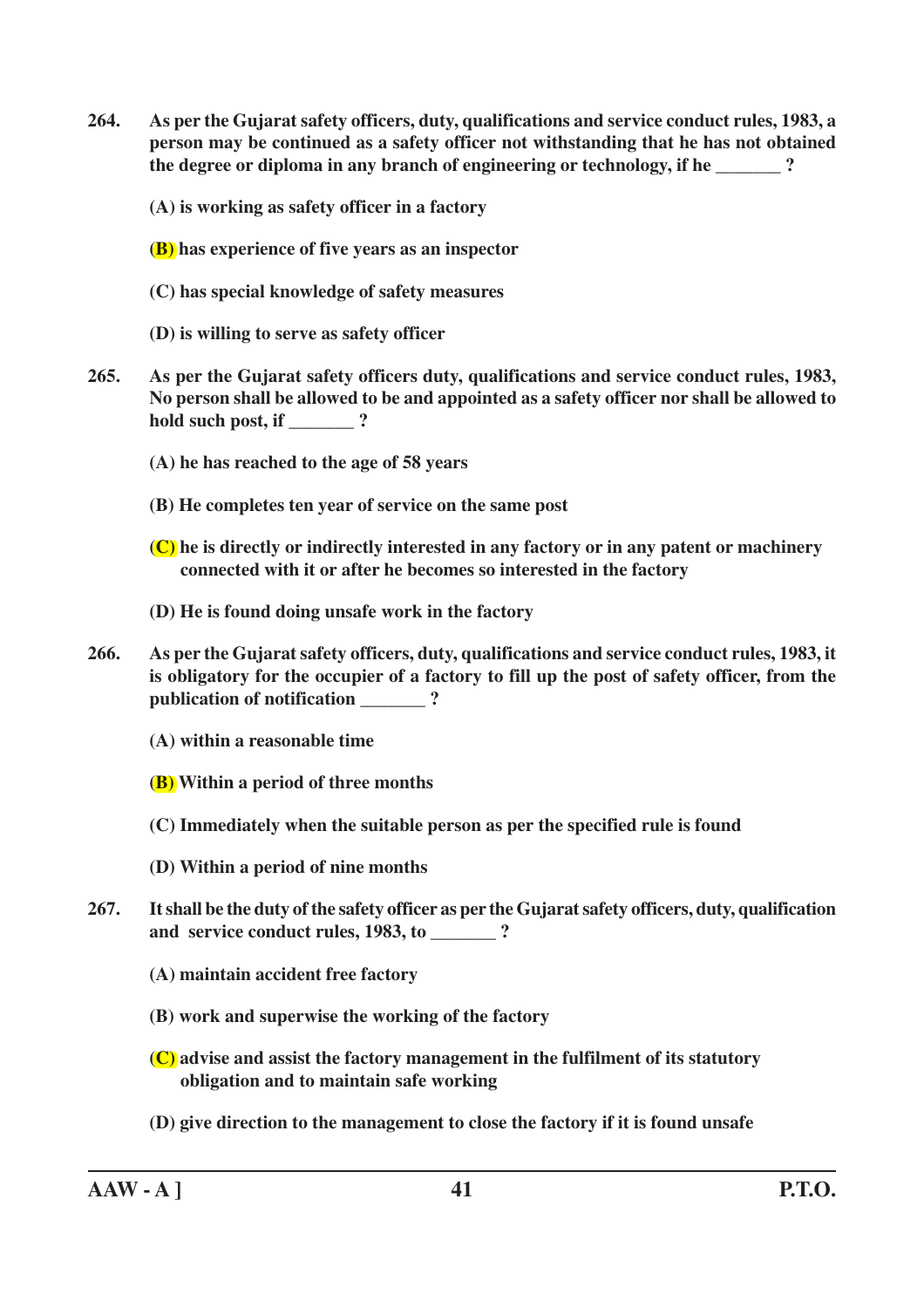**268. What is the procedure to be adopted in case the vacancy in the post of a safety officer caused by death, dismissal, resignation or discharge of a person holding such post, under the Gujarat safety officers, duty qualifications and service conduct rules, 1983 ?**

**(A) to be notified to the chief inspector of factory and shall be filled up in three months from the occurrence**

- **(B) shall be notified to chief inspector of factory and to be filled immediately to run the factory in safe condition**
- **(C) filled up when the suitable and eligible person is found to be**
- **(D) notified to the employment exchange of the area and to invite candidates from them**
- **269. As per the Gujarat safety officers, duty, qualification and service conduct rules, 1983, the chief safety officer or safety officer who is required to be appointed shall be given the status of senior executive and he shall work directly under the control?**
	- **(A) the occupier of the factory**
	- **(B) the manager of the factory**
	- **(C) the chief executive officer of the factory**
	- **(D) the chairman of the safety committee**
- **270. As per the Gujarat safety officers duty, qualifications and service conduct rules, 1983, the person shall not be eligible to be appointed as safety officer unless ....... ?**
	- **(A) he is appointed by the director**
	- **(B) he possesses a recognised degree in any branch of engineering or technology and has practical experience for two year**
	- **(C) he has acquired the sufficient knowledge of safety in the factory**
	- **(D) he is registered with an employment exchange for this category**
- **271. As per the provisions of the Disaster Management Act, 2005, the term "Mitigation" means**
	- **(A) Measures to be taken for Disaster**
	- **(B) Measures already taken for Disaster**
	- **(C) Measures to find out affected area**
	- **(D) Measures aimed at reducing the risk, impact or effect of Disaster or threatening Disaster situation**

**AAW - A ] 42 [Contd.**

**\_\_\_\_\_\_\_ .**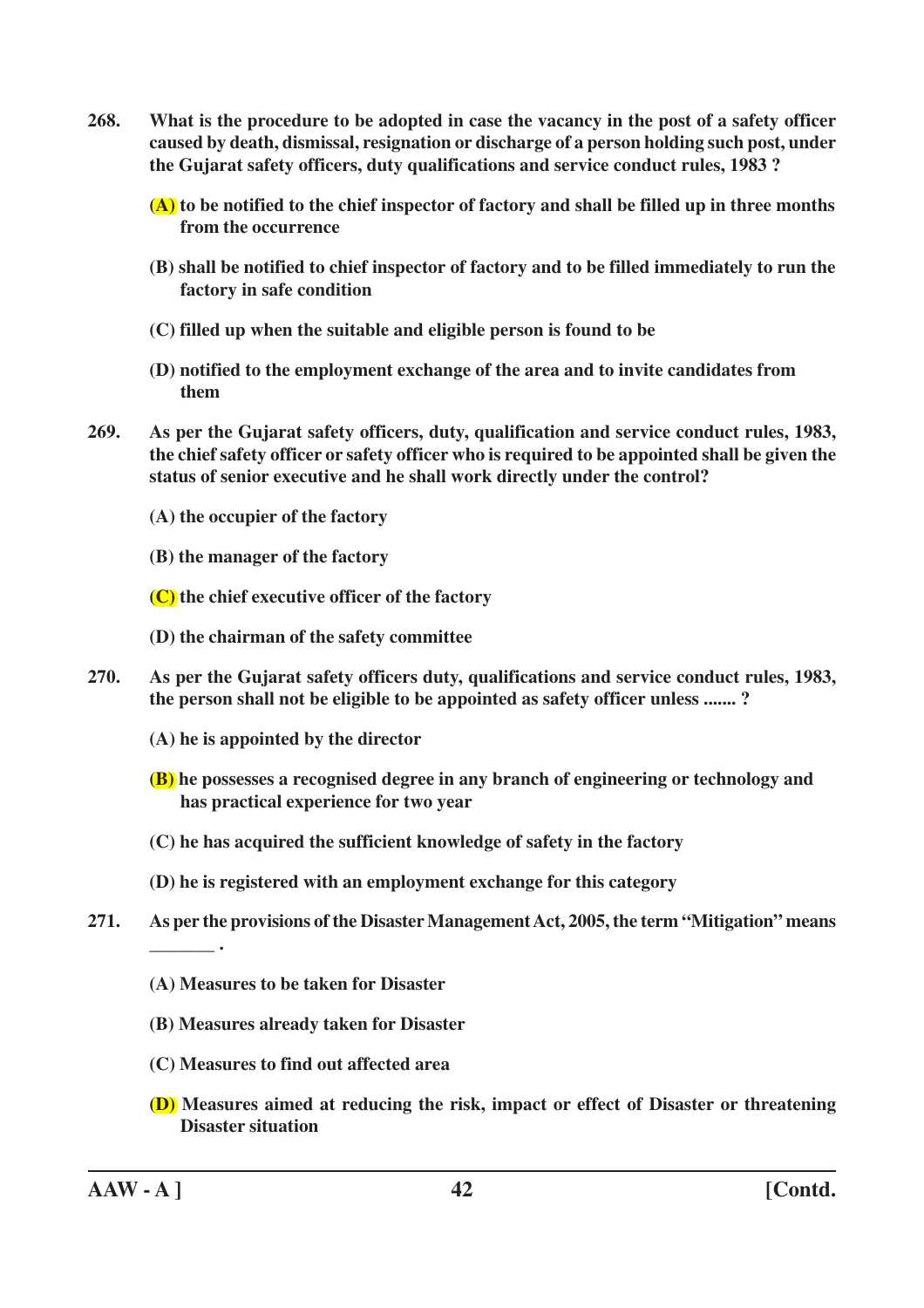**272. As per the provisions of the Disaster Management Act, 2005, the term "Resources" includes**

**(A) manpower, services, materials and provisions**

- **(B) the fund required to meet Disaster in the specified area**
- **(C) the fund which is allotted by National Disaster Management Authority**
- **(D) the amount kept reserve to meet any situation in case of Disaster**
- **273. As per the provisions of the Disaster Management Act, 2005, the powers of appointment of National Disaster Management Authority are vested with \_\_\_\_\_\_\_ .**
	- **(A) the President of India**

**\_\_\_\_\_\_\_ .**

**(B) The department of Disaster Management of Central Government**

**(C) the Central Government by notification in the official gazette**

- **(D) the office of the Prime Minister**
- **274. Who is the Chair Person of the National Disaster Management Authority under the provisions of the Disaster Management Act, 2005 ?**
	- **(A) The Managing Director of the Authority**
	- **(B) The President of India**
	- **(C) The Speaker of Loksabha**

**(D) The Prime Minister of India**

- **275. As per the provisions of the Disaster Management Act, 2005, the National Executive committee may \_\_\_\_\_\_\_ .**
	- **(A) act as the coordinating and monitoring body for Disaster Management**
	- **(B) supervise the functions of National Disaster Management Authority**
	- **(C) execute the policy to be framed for disaster management**
	- **(D) any other function which committee may decide**
- **276. As per the provisions of the Disaster Management Act, 2005, the term "National Plan" includes \_\_\_\_\_\_\_ .**
	- **(A) Planning for whole of nation**
	- **(B) Roles and responsibilities of different ministries or departments of Government of India**
	- **(C) The plan to be prepared for nation**
	- **(D) all plans which are other than state plans**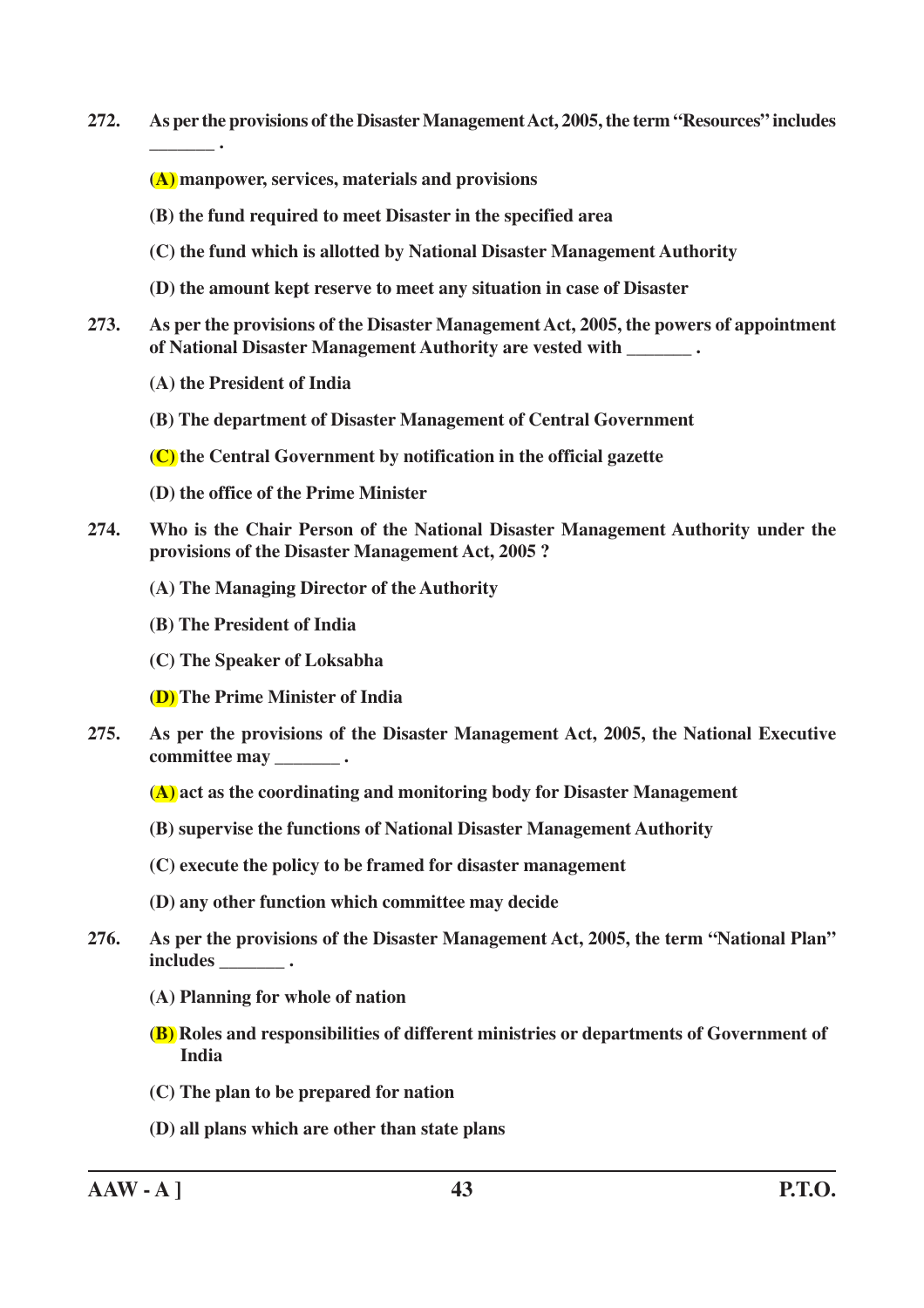**277. As per the provisions of the Disaster Management Act, 2005, the National Authority shall recommend guidelines for minimum standard of relief to be person affected by Disaster includes \_\_\_\_\_\_\_ .**

**(A) giving them permanent employment**

**(B) giving them monitory benefits for the rest of life**

**(C) special provisions to be made for widows and orphans**

- **(D) provide insurance facility for future**
- **278. As per the provisions of the Disaster Management Act, 2005, the State Authority when it considers necessary to constitute an advisory committee the persons will be included**
	- **(A) Who are from Disaster Management**
	- **(B) Who are members of legislative Assembly**
	- **(C) Who are experts in the fields of Disaster Management having practical experience of Disaster Management**
	- **(D) Persons who are recommended by affected people**
- **279. As per the provisions of the Disaster Management Act, 2005, which authority can establish District Disaster Management Authority ?**
	- **(A) The District Collector**

**\_\_\_\_\_\_\_ .**

- **(B) The Chief Minister of the State**
- **(C) The Governor of the State**
- **(D) The State Government after issue of notification in the official gazette**
- **280. As per the provisions of the Disaster Management Act, 2005, who shall take all measures specified in the guidelines laid down by the National Authority for the purpose of Disaster Management ?**
	- **(A) National Executive Committee**
	- **(B) District Disaster Management Authority**
	- **(C) State Government**
	- **(D) National Authority**
- **281. As per the provision of the Employee's Compensation (Amendment) Act, 2016, who amongst the following is not considered as "Dependant" ?**
	- **(A) Widow (B) Son-in-law**

**(C) Unmarried daughter (D) Widow mother**

**AAW - A ] 44 [Contd.**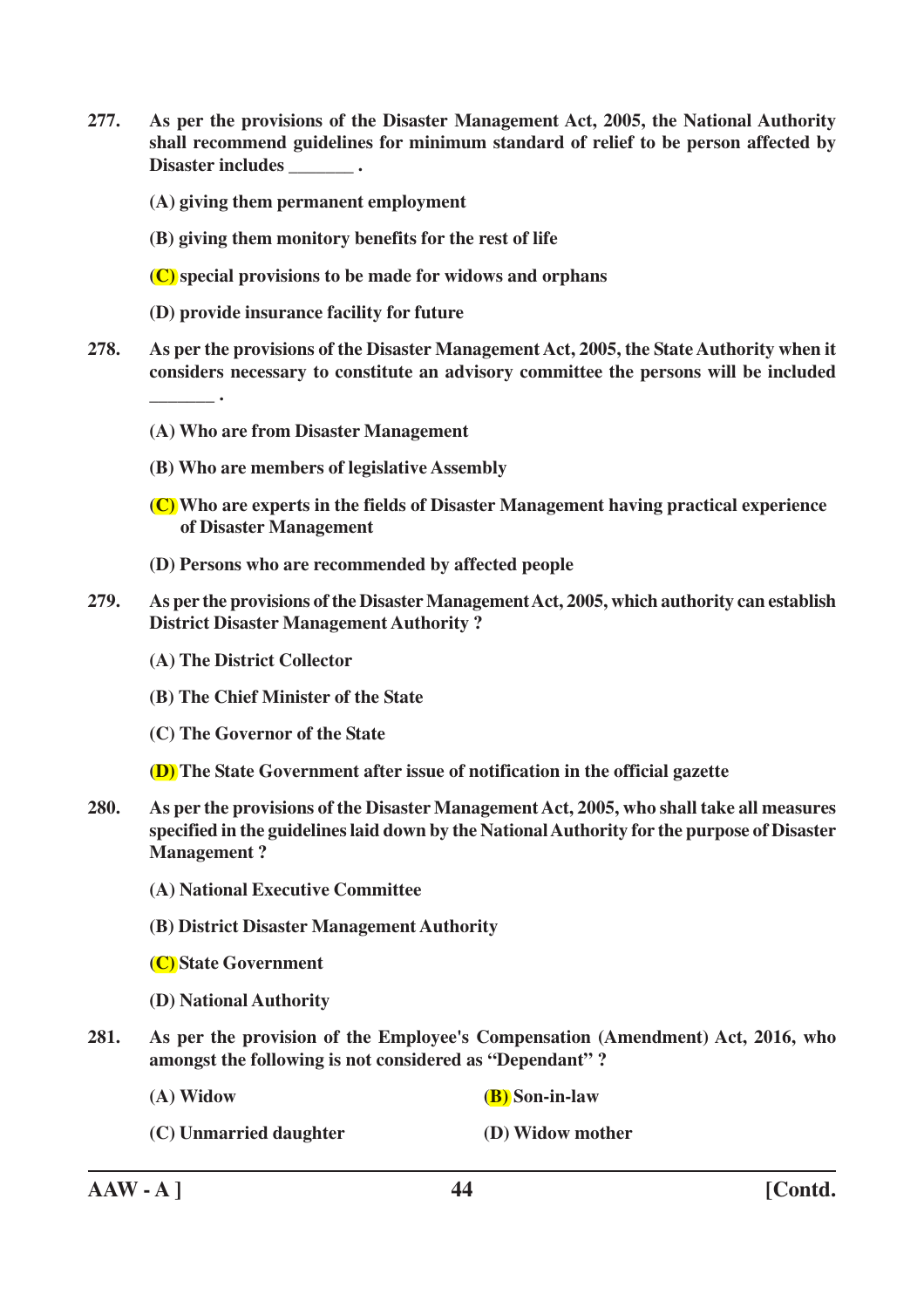| 282. | Employer's liability for the compensation has been provided under which of the following<br>section of the Employee's Compensation (Amendment) Act, 2016?                                                                                                                                                                  |                                                                                                                                                                             |  |
|------|----------------------------------------------------------------------------------------------------------------------------------------------------------------------------------------------------------------------------------------------------------------------------------------------------------------------------|-----------------------------------------------------------------------------------------------------------------------------------------------------------------------------|--|
|      | (A) Section 10                                                                                                                                                                                                                                                                                                             | (B) Section 8                                                                                                                                                               |  |
|      | (C) Section 3                                                                                                                                                                                                                                                                                                              | (D) Section 15                                                                                                                                                              |  |
| 283. | Under which of the following Provision of the Employee's Compensation (Amendment)<br>Act, 2016, the term "Compensation" has been defined?                                                                                                                                                                                  |                                                                                                                                                                             |  |
|      | $(A)$ Section 2(a)                                                                                                                                                                                                                                                                                                         | $(B)$ Section 2(b)                                                                                                                                                          |  |
|      | $(C)$ Section 2(c)                                                                                                                                                                                                                                                                                                         | (D) Section $2(d)$                                                                                                                                                          |  |
| 284. | Which of the following Section of the Employee's Compensation Act, 1923 has been<br>omitted by the Employee's Compensation Act, 2016,                                                                                                                                                                                      |                                                                                                                                                                             |  |
|      | (A) Section 31                                                                                                                                                                                                                                                                                                             | (B) Section 24-A                                                                                                                                                            |  |
|      | (C) Section 11                                                                                                                                                                                                                                                                                                             | <b>(D)</b> Section 30-A                                                                                                                                                     |  |
| 285. | As per the definition of "Seaman", whom of the following is not included in the definition<br>of Seaman as per the provision of the Employee's Compensation Act, 2016?                                                                                                                                                     |                                                                                                                                                                             |  |
|      | (A) Master of ship                                                                                                                                                                                                                                                                                                         | (B) Owner of ship                                                                                                                                                           |  |
|      | (C) Possessor of ship                                                                                                                                                                                                                                                                                                      | (D) Captain of ship                                                                                                                                                         |  |
| 286. | Under which of the following section of the Employee's Compensation Act, 2016, the<br>term "Wage" has been defined?                                                                                                                                                                                                        |                                                                                                                                                                             |  |
|      | $(A)$ Section 2(g)                                                                                                                                                                                                                                                                                                         | $(B)$ Section 2(h)                                                                                                                                                          |  |
|      | $(C)$ Section 2(m)                                                                                                                                                                                                                                                                                                         | (D) Section $2(\sigma)$                                                                                                                                                     |  |
| 287. | Under which of the following section of the Employee's Compensation Act, 2016, the<br>"Amount of Compensation" has been determined?                                                                                                                                                                                        |                                                                                                                                                                             |  |
|      | (A) Section 8                                                                                                                                                                                                                                                                                                              | (B) Section 10                                                                                                                                                              |  |
|      | (C) Section 18                                                                                                                                                                                                                                                                                                             | (D) Section 4                                                                                                                                                               |  |
| 288. | the person.                                                                                                                                                                                                                                                                                                                | No claim of compensation shall be made under Employee's Compensation Act, 2016,<br>unless giving notice to the commissioner within ________ years of occurrence or death of |  |
|      | $(A)$ Three years                                                                                                                                                                                                                                                                                                          | (B) Four years                                                                                                                                                              |  |
|      | (C) Two years                                                                                                                                                                                                                                                                                                              | (D) One year                                                                                                                                                                |  |
| 289. | As per Section 30 of the Employee's Compensation (Amendment) Act, 2016, no appeal<br>shall lie against any order, unless substantial question of law is involved in appeal or the<br>issue of appeal is as specified under Section $30(1)(b)$ , if the amount in dispute of appeal is<br>not less than ___________ rupees. |                                                                                                                                                                             |  |
|      | (A) One Thousand Rupees                                                                                                                                                                                                                                                                                                    | (B) Five Thousand Rupees                                                                                                                                                    |  |
|      | (C) Ten Thousand Rupees                                                                                                                                                                                                                                                                                                    | (D) Three Thousand Rupees                                                                                                                                                   |  |
|      |                                                                                                                                                                                                                                                                                                                            |                                                                                                                                                                             |  |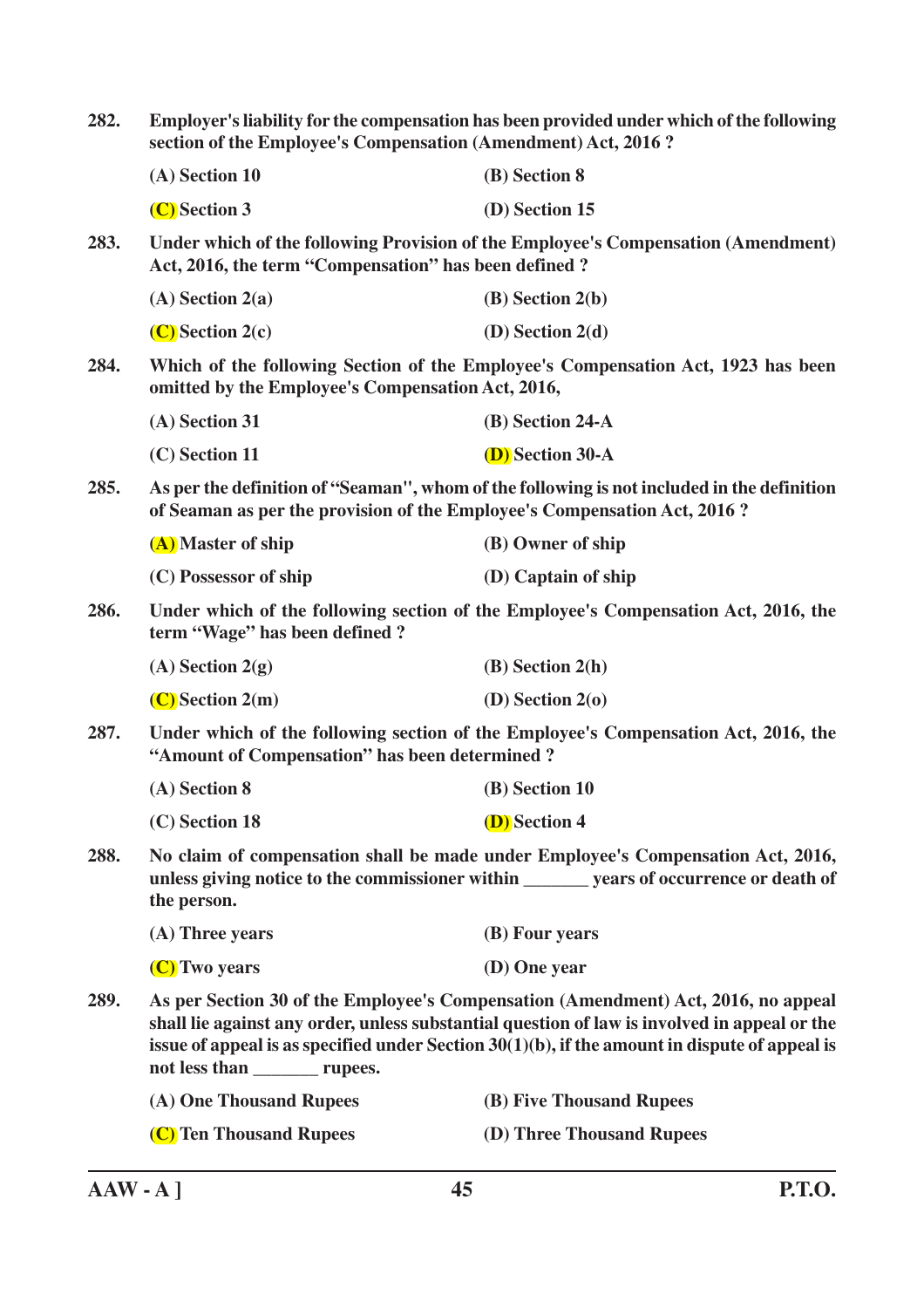| 290. | On which date the Gujarat Fire Prevention and Life Safety Measures Act, 2013 has<br>obtained assent of the Governor?                                                           |                                                                                      |  |
|------|--------------------------------------------------------------------------------------------------------------------------------------------------------------------------------|--------------------------------------------------------------------------------------|--|
|      | $(A)$ dt: 01-04-2013                                                                                                                                                           | $(B) dt : 01-06-2013$                                                                |  |
|      | $(C)$ dt: 01-03-2013                                                                                                                                                           | (D) dt: $01-08-2013$                                                                 |  |
| 291. | Under which of the following section of the Gujarat Fire Prevention and Life Safety<br>Measures Act, 2013, the term "Chief Fire Officer" has been defined?                     |                                                                                      |  |
|      | $(A)$ Section 2(b)                                                                                                                                                             | $(B)$ Section 2(c)                                                                   |  |
|      | $(C)$ Section 2(d)                                                                                                                                                             | $(D)$ Section 2(e)                                                                   |  |
| 292. | <b>Measures Act, 2013?</b>                                                                                                                                                     | What is the full form of G.D.R.C., under the Gujarat Fire Prevention and Life Safety |  |
|      | (A) Gujarat District Control Regulations                                                                                                                                       |                                                                                      |  |
|      | <b>(B)</b> General Development Control Regulation                                                                                                                              |                                                                                      |  |
|      | (C) General Development Commission Rules                                                                                                                                       |                                                                                      |  |
|      | (D) General Development Control Rules                                                                                                                                          |                                                                                      |  |
| 293. | As per Section - 3 of the Gujarat Fire Prevention and Life Safety Measures Act, 2013, at<br>least how many fire service shall be there in the state?                           |                                                                                      |  |
|      | $(A)$ ONE                                                                                                                                                                      | (B) THREE                                                                            |  |
|      | $(C)$ SIX                                                                                                                                                                      | (D) TWO                                                                              |  |
| 294. | Who shall appoint the Director of Fire Services as per the provision of the Gujarat Fire<br><b>Prevention and Life Safety Measures Act, 2013?</b>                              |                                                                                      |  |
|      | (A) Chairman of Fire Service                                                                                                                                                   | (B) Central Government                                                               |  |
|      | (C) State Government                                                                                                                                                           | (D) High Court                                                                       |  |
| 295. | Under which of the following section of the Gujarat Fire Prevention and Life Safety<br>Measures Act, 2013, the powers, duties and functions of the Director has been provided? |                                                                                      |  |
|      | $(A)$ Section 5                                                                                                                                                                | (B) Section 6                                                                        |  |
|      | (C) Section 7                                                                                                                                                                  | (D) Section 9                                                                        |  |
| 296. | Who shall appoint regional fire officer under Section 8(3) of the Gujarat Fire Prevention<br>and Life Safety Measures Act, 2013?                                               |                                                                                      |  |
|      | (A) Chairman of the Fire Service                                                                                                                                               | (B) Central Government                                                               |  |
|      | (C) State Government                                                                                                                                                           | (D) Director of Fire                                                                 |  |
| 297. | As per the provision of the Gujarat Fire Prevention and Life Safety Measures Rule,<br>2014, who shall identify the place of establishment of Fire Station?                     |                                                                                      |  |
|      | $(A)$ Manager                                                                                                                                                                  | ( <b>B</b> ) Director                                                                |  |
|      | (C) Central Government                                                                                                                                                         | (D) Inspector                                                                        |  |
|      |                                                                                                                                                                                |                                                                                      |  |